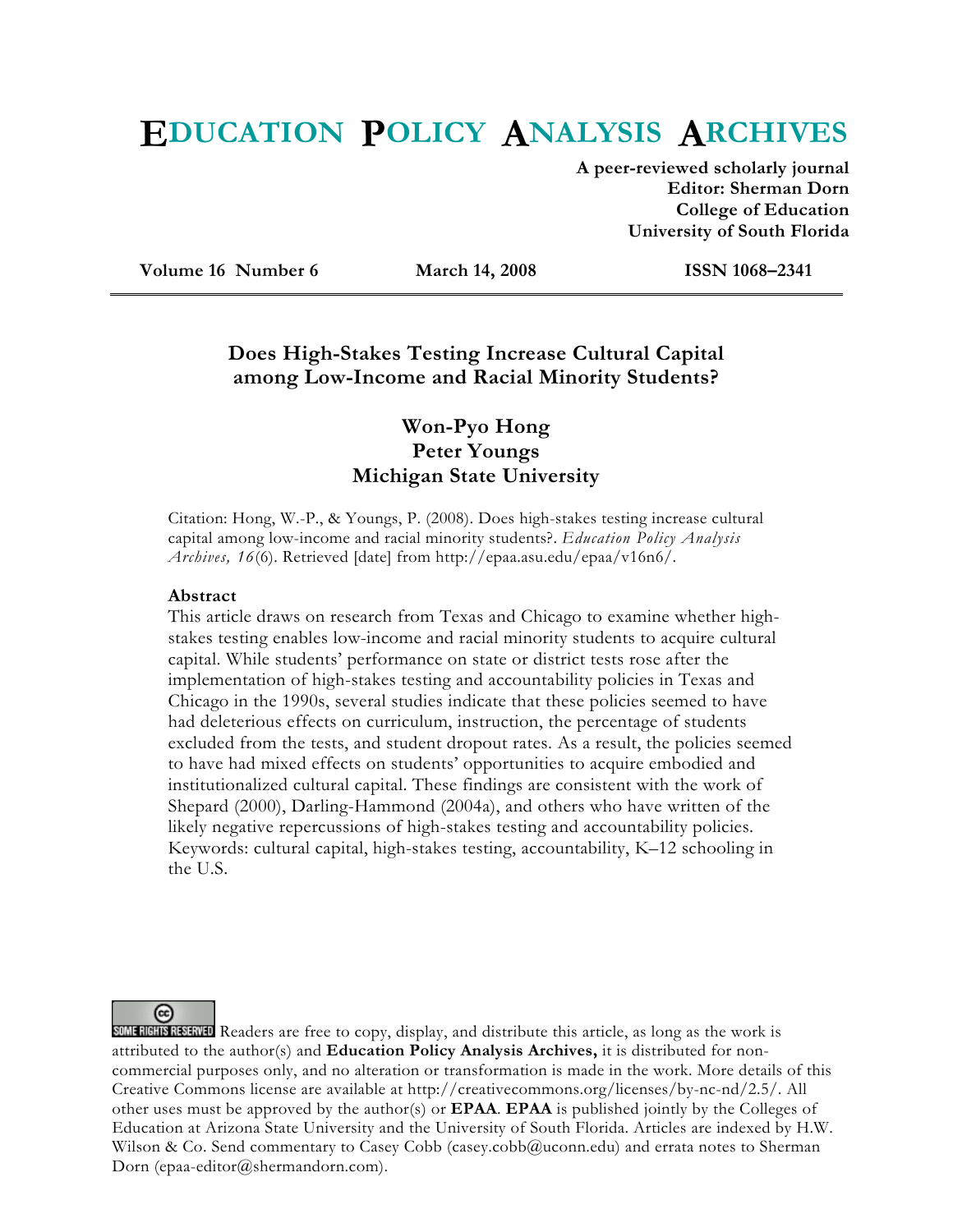#### **¿Pueden los exámenes de alto riesgo aumentar el capital cultural entre los estudiantes de bajos ingresos y de minorías raciales?**

#### **Resumen**

Este artículo se basa en investigaciones hechas en Texas y Chicago para examinar si los exámenes de alto riesgo permiten a estudiantes de bajos ingresos y de minorías raciales adquirir capital cultural. Si bien el desempeño en pruebas estatales o distritales de los estudiantes de Texas y Chicago en los noventas mejoro después de la aplicación de los exámenes de alto riesgo asociados a políticas de acontabilidad escolar, varios estudios indican que estas políticas parecen haber tenido efectos nocivos sobre los planes de estudio, la instrucción, el porcentaje de estudiantes excluidos de las pruebas, y el índice de abandono escolar. Como resultado de ello, las políticas parecen haber tenido resultados mixtos en los estudiantes en cuanto a la oportunidad de adquirir cultural capital tanto del tipo institucional como corporal. Estos resultados son consistentes con los trabajos de Shepard (2000), Darling-Hammond (2004a), y otros que han escrito sobre las probables repercusiones negativas de los exámenes de alto riesgo asociados a políticas de acontabilidad escolar.

Palabras clave: capital cultural, exámenes de alto riesgo, políticas acontabilidad escolar, la educación K-12 en los EE.UU.

One goal of the recent *No Child Left Behind* (NCLB) legislation is to reduce gaps in achievement between white students and racial minority students and between middle-class students and low-income students. To measure the academic progress of these various groups over time, the 2002 reauthorization of Title I requires states to administer annual tests in reading, writing, and mathematics to students in 3rd through 8th grades, to publicly report test results at the school and district levels, and to monitor changes in school and district performance. Further, the legislation mandates that schools and districts report data for racial/ethnic subgroups, Title I students, special needs students, ESL (English as a second language) students, migrant students, and other categories. With potentially severe sanctions for schools and districts that fail to make adequate yearly progress (AYP), supporters of NCLB argue that the law is pressuring schools to improve instruction for minority and low-income students, two groups that have traditionally been poorly served by public schools in the U.S.

Meanwhile, others have criticized the federal legislation on a number of fronts. Some have raised concerns that Congress did not allocate sufficient funds to implement NCLB while others oppose the requirement that states administer high-stakes tests at so many grade levels (Amrein & Berliner, 2002; Shepard, 2000). Some question the emphasis on AYP while others contend that the teacher-quality provisions in NCLB are problematic (Darling-Hammond & Youngs, 2002; Smith, Desimone, & Ueno, 2005). As Congress prepares to reauthorize Title I in 2008 or 2009, many school administrators, teacher union leaders, researchers, and policy makers are proposing ways to change the legislation to address these issues.

While we share some of the sentiments of critics of NCLB, we address a different matter in this paper. Based on research and data from Texas and Chicago, our first purpose is to investigate the extent to which and ways in which high-stakes testing and accountability policies provide opportunities for low-income and racial minority students to acquire embodied and institutionalized cultural capital. These forms of capital are important because they are closely related to academic success, college enrollment, and adult employment. A second purpose is to provide guidelines for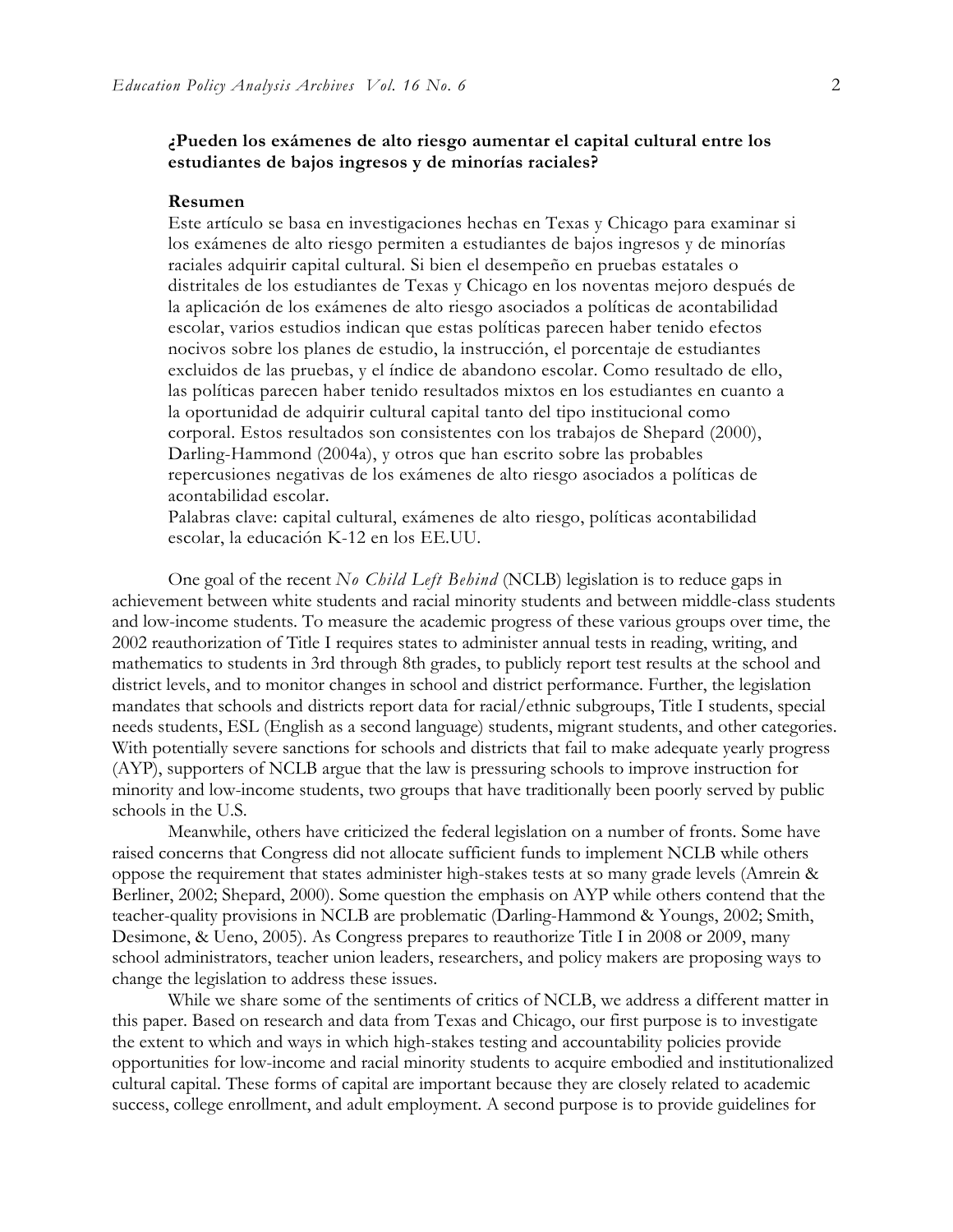future research on high-stakes testing and accountability. Our analysis indicates that testing and accountability policies in Texas and Chicago provided some opportunities for low-income and racial minority students to acquire key forms of cultural capital. At the same time, these policies also seemed to limit opportunities for such students and exacerbate differences between them and white, middle-class students.

In the first and second sections of this paper, we draw on cultural capital theory to present our conceptual framework and analytical methods. The third section reviews several studies of state policies in Texas to examine their effects on opportunities for low-income and racial minority students to acquire embodied and institutionalized cultural capital. In the fourth section, using studies of accountability policies in Chicago, we explore how such policies affected opportunities for such students to gain these forms of cultural capital. Finally, the fifth section looks across the two cases to discuss important findings and consider implications for future research on high-stakes testing and accountability.

#### **Embodied and Institutionalized Cultural Capital**

The conceptual framework employed in this study draws on cultural capital theory (Bourdieu, 1973, 1986). In modern societies, according to this theory, social institutions such as schools may appear to be unbiased, neutral entities, but they are, in fact, governed by rules of exchange that place value on the cultural norms or cultural capital of upper class and middle class people (Bourdieu, 1986). Cultural capital exists in three states: embodied, institutionalized, and objectified (Bourdieu, 1986; Olneck, 2000).<sup>1</sup> We focus here on the first two of these forms because they seem most relevant to understanding the effects of high-stakes testing on low-income and minority students.

*Embodied* cultural capital refers to behavioral styles, ways of speaking, cultural preferences, and understanding of valued cultural knowledge (Olneck, 2000). Unlike high school diplomas, university degrees, or titles, this form of cultural capital cannot be purchased and unlike property, it cannot be exchanged; instead, it is learned or adopted by individuals. Bourdieu argues that schools do not value all students' speaking and behavioral styles equally, but rather they place greater value on those of the upper and middle classes. However, unless low socio-economic status (SES) and minority students have opportunities to internalize dominant cultural norms, they may be disadvantaged by their schools with regard to school engagement and performance, college attendance, and employment opportunity. Indeed, researchers have shown that the lack of cultural capital among low-income and minority students can result in reduced access to school resources and academic and social supports from teachers (Lareau, 2002; Lareau & Horvat, 1999; Lee & Bowen, 2006). For this reason, Delpit (1995) contends that schools should explicitly teach low-SES and minority students to acquire cultural norms, behavioral styles and codes of power that are necessary for them to succeed in American society.

In the 1990s and more recently, several policy makers and researchers have argued that a common curriculum linked to high-stakes testing could help low-income and minority students acquire the intellectual abilities and dispositions required in the 21st century societies. For example, O'Day and Smith (1993) posited that by making high quality knowledge and instruction available for

 $\overline{a}$ 

<sup>1</sup> *Objectified* cultural capital refers to artifacts and other expressions of embodied cultural capital including literature, music, art, and film as well as the sites where these are available (e.g., university courses, libraries, museums, theaters, concert halls, etc.).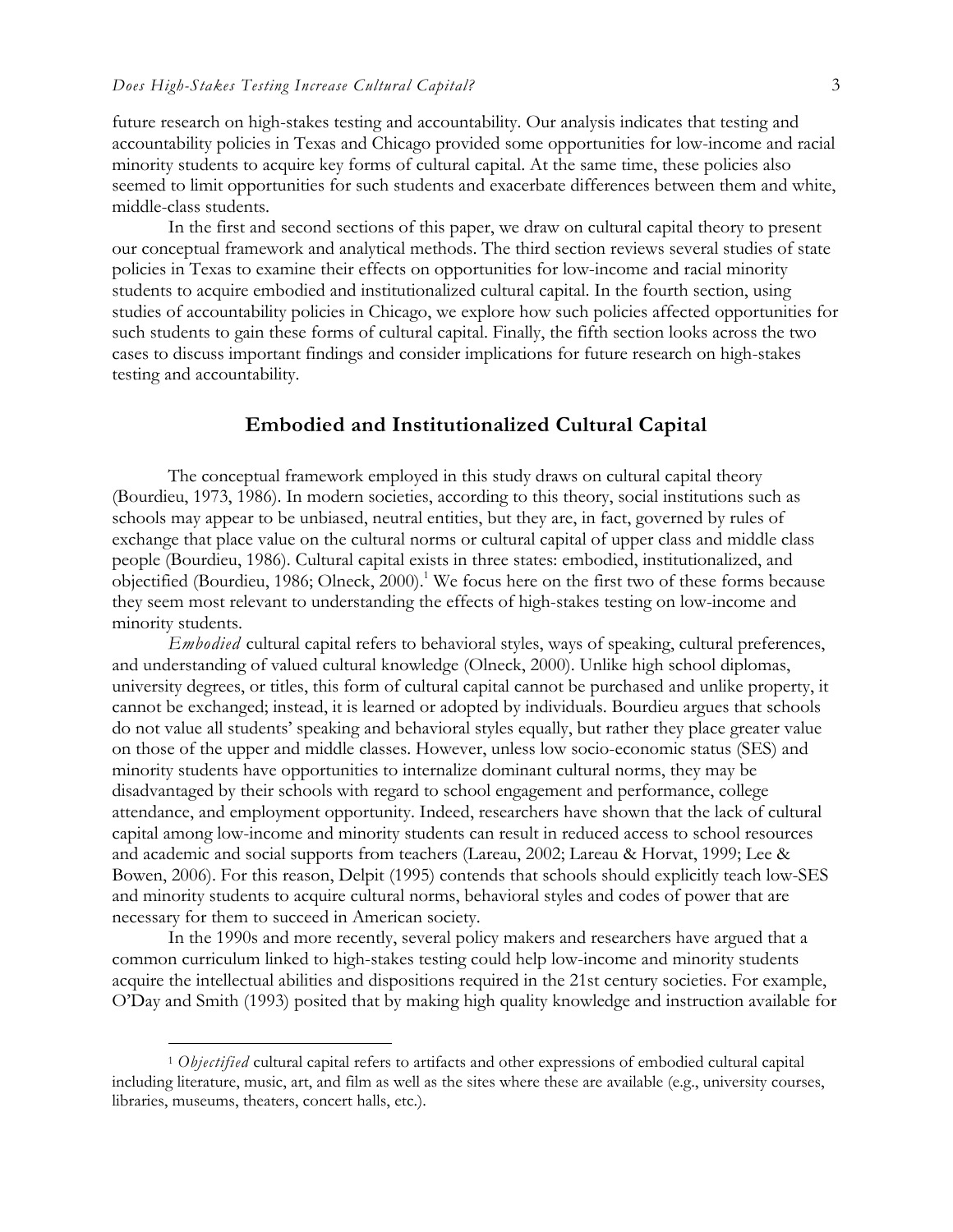every student, a common curriculum and a common set of expectations would decrease inequity in education by improving the performance of students from low-income and minority families. Also, Ravitch (1995) and Hirsch (1996) stressed that standards-based reform would enable American schools to accomplish what they had never done before: educate all students well, regardless of social class and racial backgrounds. More recently, advocates of high-stakes testing have contended that NCLB and similar state policies are necessary to ensure that teachers and schools maintain high standards for low-SES and minority students and help them achieve at high levels (e.g., Paige, 2001; Grissmer et al., 2000).

At the same time, scholars and educators have raised concerns that high-stakes testing and accountability policies will lead teachers to narrow the curriculum and devote inordinate amounts of time to preparing students to take state standardized tests (Shepard, 2000; Thompson, 2001). Darling-Hammond argues that overemphasis on test scores will lead to "a narrower curriculum; to test-based instruction that ignores critical real world skills, especially for lower-income and lowerperforming students; and to less useful and engaging education" (2004a, p. 18). Also, there is a growing concern that NCLB would interfere with teachers' efforts to develop relevant curriculum for culturally and racially diverse students (Selwyn, 2007). If this is the case, the new accountability system based on test scores is not likely to help low-income and minority students to acquire embodied cultural capital that is valued by universities and employers.

A second concern has been that disparities in resources severely limit the capacity of schools and districts serving high percentages of low SES and racial minority students. Researchers have documented significant differences with regard to school facilities and teacher quality between districts and schools serving primarily middle-class families and those mostly serving lower-income and minority students (Arsen & Davis, 2006; Lankford, Loeb, & Wyckoff, 2002; Loeb, Darling-Hammond, & Luczak, 2004). Under such conditions, teachers may not have the qualifications or resources to help students acquire embodied cultural capital in the form of analytical, higher-order thinking, and problem-solving skills.

*Institutionalized* cultural capital refers to degrees, credentials, grades, and test scores that serve as social markers to indicate that holders have specific levels or types of knowledge and skills (Olneck, 2000). As Labaree (1997) argues, a primary reason that individuals invest money, time, and effort in schooling is to acquire qualifications that will enable them to advance to higher levels of education and attain desirable employment and social positions. It is widely believed that schools are meritocratic with academic success being based solely on ability; according to this belief, schools provide each student with an equal chance to acquire academic credentials by using fair and objective methods such as grades and test scores. However, Bourdieu (1973) contends that the notion that schools are meritocratic is false and serves to legitimize the perpetuation of social hierarchies.

From Bourdieu's perspective, students from the middle and upper classes are more likely to succeed in school because they already possess the types of embodied cultural capital that schools value. Consequently, such students are more likely to acquire higher academic credentials and professional or white-collar jobs. In contrast, it is more difficult for low SES or minority students to succeed in schools. From the start, they have less of the embodied cultural capital that is necessary to thrive in schools. Even though some of these students may succeed academically through extraordinary efforts, the majority of them are more likely to fail or underperform in schools. As a result, in contrast to the ideology of equal chances, Bourdieu argues that schools contribute to reproducing existing social hierarchies.

Therefore, a key condition for high-stakes testing and accountability policies to succeed is whether they provide increased opportunities for low-income and minority students to acquire academic qualifications. This is a critical issue given the substantial number of U.S. students who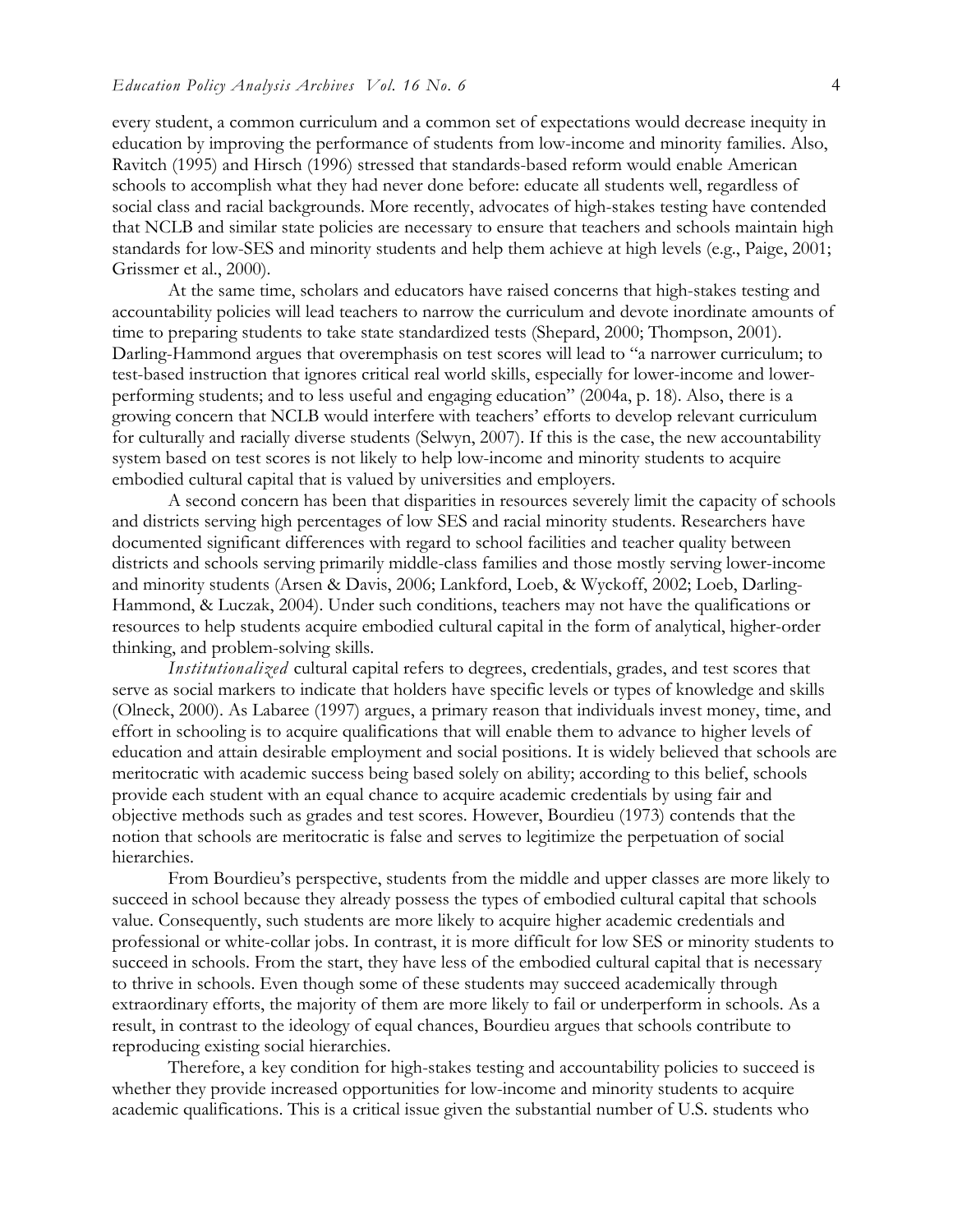-

drop out of high school and the significant gap between white students and African American and Hispanic students with regard to dropout rates. Mishel and Roy (2006) estimated that the overall high school graduation rate in the U.S. was between 80 and 83 percent in the 1990s and early 2000s. Further, they estimated that the graduation rate for African Americans ranged from 69 to 75 percent during this time while the graduation rate for Hispanics ranged from 61 to 74 percent (Mishel & Roy, 2006).

To the extent that dropout rates among low-income and racial minority students remain the same or increase under high-stakes testing policies, it seems likely that such policies would not be helping such students acquire institutionalized cultural capital. On the other hand, even when highstakes testing policies reduce the dropout rates among such groups, it would be important for low SES and minority students to also have opportunities to acquire embodied cultural capital to succeed in higher education and in their careers.

#### **Methods**

In selecting the major objects of analysis in this paper, we employed several criteria. First, we elected to focus on one state serving high percentages of racial minority students and one large urban school district to consider similarities and differences across these contexts with regard to the effects of high-stakes testing on cultural capital. Second, we were strongly interested in jurisdictions that had enacted high-stakes testing and accountability policies in the 1990s prior to the implementation of *No Child Left Behind*. The first two criteria led us to focus on Texas and Chicago in this article.

Texas was known as a leading state in this area in the 1990s and it served as a model for NCLB (Haney, 2000; McNeil, 2005). The state adopted the Texas Assessment of Academic Skills (TAAS) in the early 1990s, requiring students to take high-stakes tests in grades 4, 8, and 10. Based primarily on the percentage of students passing each of the TAAS tests, schools were rated as *exemplary*, *recognized*, *acceptable* or *unacceptable*. Schools were eligible for cash awards for high ratings, whereas underperforming ones were subject to sanctions, including possible closure.<sup>2</sup> TAAS was a high-stakes test not only for schools but also for students. For example, if students did not pass all three portions of the exit level version of TAAS, they could not graduate from high school, regardless of their course grades. Only the scores on the state test counted as evidence in deciding whether a student was promoted or retained, and whether they earned a high school diploma or not (Haney, 2000; McNeil, 2005).

In the spring of 1995, the Chicago Public Schools (CPS) declared an end to social promotion, meaning that every student had to meet requirements to advance to the next grade. In 1996, a new accountability program took effect based on students' test scores on high-stakes tests. Under this new program, 3rd, 6th, and 8th graders had to meet minimum test-score standards in reading and mathematics on the Iowa Test of Basic Skills (ITBS) to move to the next grade. The cut scores were set to correspond to scoring roughly at the 20th percentile on national norms (Roderick, Jacob & Bryk, 2002). Students who did not meet the cutoff standard at the end of the school year

<sup>2</sup> For schools to earn an *exemplary* rating, at least 90 percent of all students must pass each subject area. The standard for *recognized* increased from at least 65 percent of students passing in 1994 to 70 percent in 2000; the standard for *acceptable* went from at least 25 percent passing to 30 percent; and the standard for *low-performing* went from less than 25 percent to less than 30 percent. See Haney (2000) and Gordon & Reese (1997) for more details.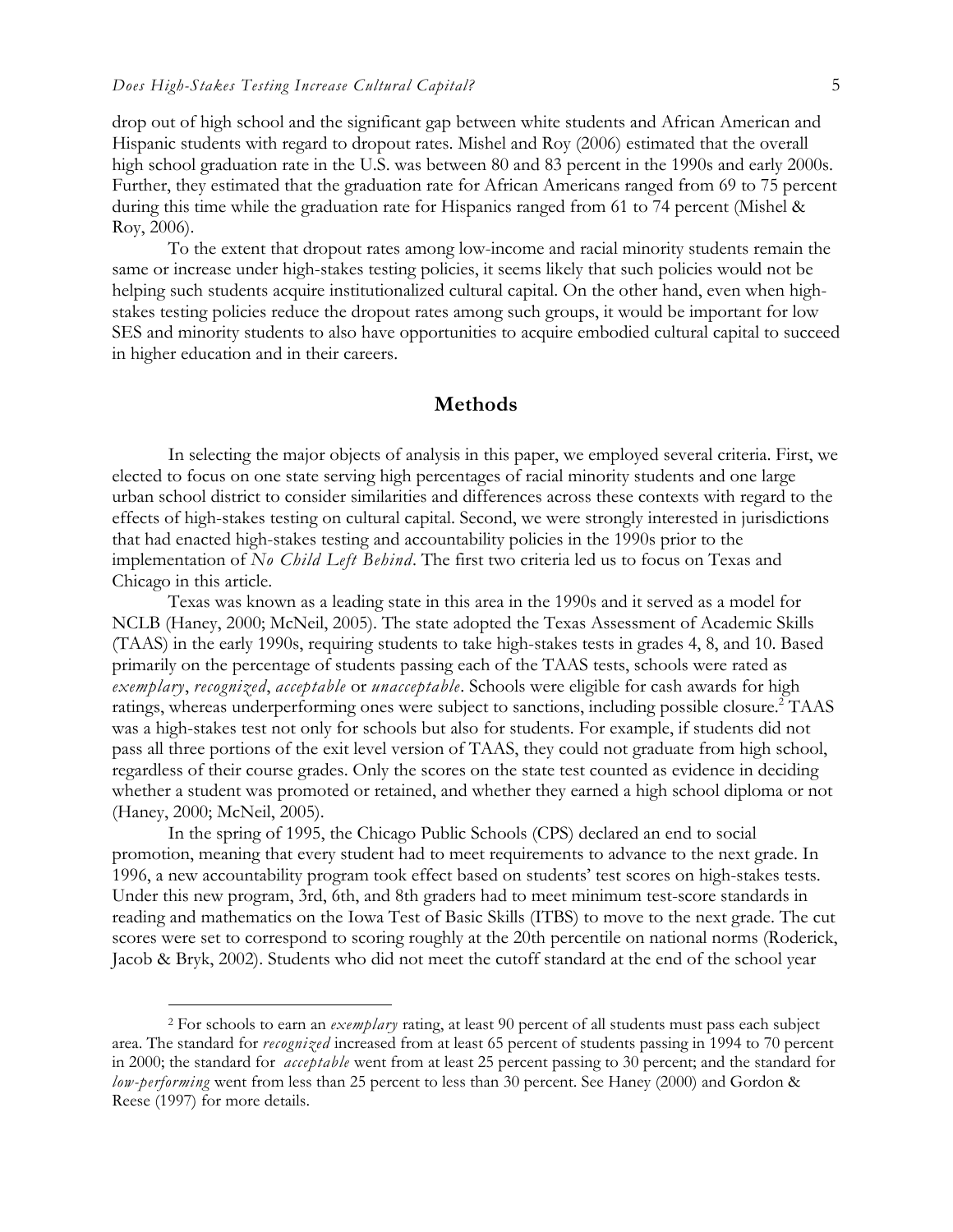were required to participate in a summer school program and to retake the tests in August. Those who failed again at that time were to be retained in their grade.

With regard to student demographics, in 1997–98, shortly after the implementation of TAAS, 45 percent of the 3.9 million PreK–12 students in Texas were white, 38 percent were Hispanic, and 14 percent were African American (Texas Education Agency, 1998). In 2005–06, of the 4.5 million PreK–12 students in Texas, 45 percent were Hispanic, 37 percent were white, and 15 percent were African American (Texas Education Agency, 2006). In 1995–96, when CPS declared its new promotional policy, 54 percent of its 407,000 students were African American, 31 percent were Hispanic, and 11 percent were white (Catalyst Chicago, n.d.). By 2005–06, CPS was serving about 420,000 students, 85 percent of whom were from low-income families, 49 percent of whom were African American, and 38 percent of whom were Hispanic (Chicago Public Schools, n.d.).

Third, each study featured in this article included measures of instruction and student learning (which are closely related to embodied cultural capital) or measures of students' test scores, high school graduation rates, or post-secondary outcomes (which are all forms of institutionalized cultural capital).

For both jurisdictions (Texas and Chicago), we drew on the theoretical framework described above to analyze the ways in which and the extent to which their high-stakes testing and accountability policies seemed to affect opportunities for low-income and racial minority students to acquire embodied and institutionalized cultural capital. Further, we considered whether these policies seemed to reduce, increase, or have no effect on differences in cultural capital between low SES, minority students and white, middle-class students.

#### **Apparent Effects of Texas' Accountability System on Cultural Capital**

High-stakes testing and accountability policy in Texas was the model for the federal *No*  Child Left Behind legislation. Before his election in 2000, President Bush was the governor of Texas, and his first U.S. Secretary of Education, Rod Paige, had served as the superintendent of the Houston Independent School District. The close connection between NCLB and Texas continued with U.S. Secretary of Education Margaret Spellings who had worked on an education reform commission under Texas Governor William Clements and as associate executive director for the Texas Association of School Boards. As Grissmer and Flanagan (1998, 2001) argued, African American and Hispanic students made large gains on the Texas Assessment of Academic Skills (TAAS) and the National Assessment of Educational Progress (NAEP) in the 1990s, meaning that the Texas model for accountability seemed to contribute to reducing the gap among students who had different levels of cultural capital. However, other studies revealed that this accountability system seemed to have a mixed impact, including some harmful effects, on low-income and racial minority students (Haney, 2000; McNeil, 2005; McNeil & Valenzuela, 2001).

After Texas adopted its new accountability system in the early 1990s, test scores on the TAAS improved for all three of the major racial groups in the state: Hispanics, African Americans, and whites. For instance, Table 1 shows the percentage of grade 10 students meeting the TAAS minimum expectations between 1994 and 2002. The table demonstrates a notable increase in the percentages of 10th graders meeting the state expectations in all subject areas. In particular, there were substantial percentage increases among low-income and racial minority students. For example, in 1994, only 28 percent of African American students passed the 10th-grade TAAS exams; in 2002, 78 percent passed these exams.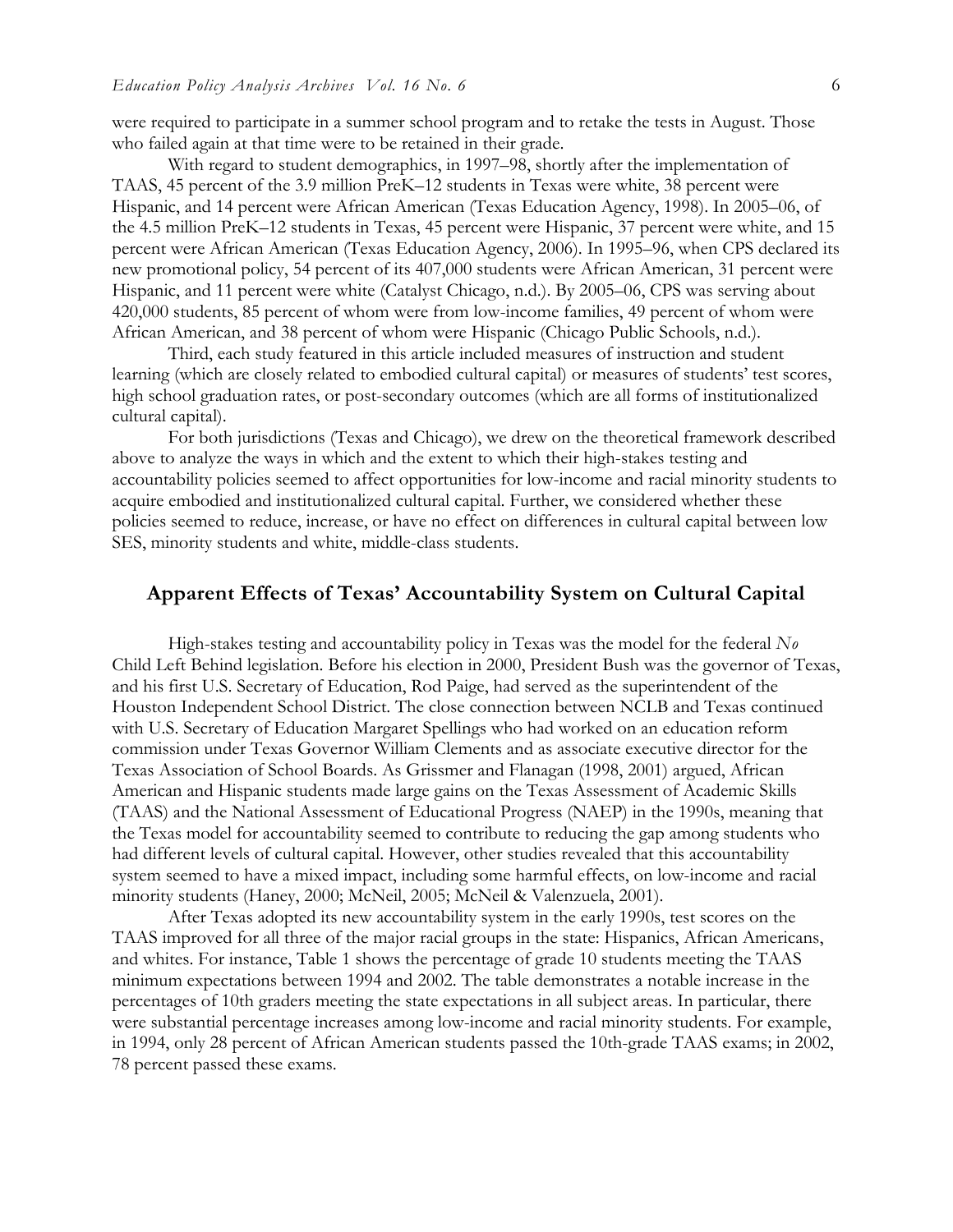|                  | $\sim$<br>Reading |        | Mathematics |        | Writing |        | All tests taken |      |
|------------------|-------------------|--------|-------------|--------|---------|--------|-----------------|------|
|                  | 1994              | 2002   | 1994        | 2002   | 1994    | 2002   | 1994            | 2002 |
| All students     | 75%               | 94%    | 55%         | $92\%$ | 79%     | $91\%$ | 50%             | 85%  |
| African American | 60%               | $92\%$ | 32%         | 85%    | 68%     | 90%    | 28%             | 78%  |
| Hispanic         | $61\%$            | 90%    | 40%         | 88%    | 69%     | 85%    | 34%             | 77%  |
| White            | 86%               | 98%    | 68%         | 96%    | 88%     | 96%    | 64%             | 92%  |
| Economically     | 58%               | 90%    | 39%         | 87%    | $66\%$  | 85%    | $32\%$          | 76%  |
| Disadvantaged    |                   |        |             |        |         |        |                 |      |
| Limited-English  | 29%               | 66%    | 25%         | 71%    | 38%     | 47%    | 13%             | 39%  |

Table 1 *Grade 10 Students Meeting TAAS Minimum Expectations in 1994 and 2002* 

Source: Texas Education Agency (2007)

As a result of rapid gains among minority students, racial gaps in performance reportedly narrowed. In 1994, among all students in grades 3–8 and 10, only 31 percent of African American students passed the TAAS as compared to 66 percent of whites. By 1999, the gap between the two groups had been reduced to 24 percentage points and by 2002, it had shrunk to 15 percentage points (McNeil, 2005). A similar trend was found between Hispanic students and whites as well, which appears to support the notion that the new policy in Texas not only improved students' academic achievement but also reduced the gaps in achievement among students who may have entered school with different levels of cultural capital.

In contrast to these findings, other researchers have argued that these gains on TAAS and NAEP may not have represented the academic capacities of all Texas children (Gordon & Reese, 1997; Haney, 2000; McNeil, 2005; McNeil & Valenzuela, 2001). In particular, these scholars have shown ways in which the accountability system in Texas had strongly adverse impacts on lowincome and minority students. Based on survey and interview data from more than 100 teachers, Gordon and Reese (1997) reported widespread harmful effects of TAAS on low-income and minority students. The researchers contended that scores on TAAS were viewed by many of the teachers in their study as an objective criterion that confirmed at-risk students' failing performance; further, the results of the TAAS led many teachers to withdraw their support for such students when, in fact, these were the very students who needed additional support.

In a study that employed interview and observation data**,** McNeil and Valenzuela (2001) contended that TAAS had significantly changed the substance of schooling; i.e., what was taught and how students learned. They argued that during reading, writing, and mathematics instruction, teachers often placed greater emphasis on test preparation activities than implementing a rigorous, intellectually demanding curriculum. More recently, based on qualitative data collected from an urban elementary school in Texas, Booher-Jennings (2005) argued that teachers divided students into three groups—"safe cases," "suitable cases for treatment," and "hopeless cases"—with school resources distributed unequally to these groups. In her study, teachers targeted "suitable cases" who were on the threshold of passing the state tests and thus were likely to increase the school's aggregate passing rate, while withdrawing attention and resources from "hopeless" students. To the extent that this occurred, low SES and racial minority students lost opportunities to acquire embodied cultural capital in the form of higher-order thinking, analytical writing, and problemsolving skills.

In our analysis, we also focused on studies that examined the effects of high-stakes testing and accountability policy in Texas on opportunities for low SES and racial minority students to acquire institutionalized cultural capital. Despite its negative effects on these students' access to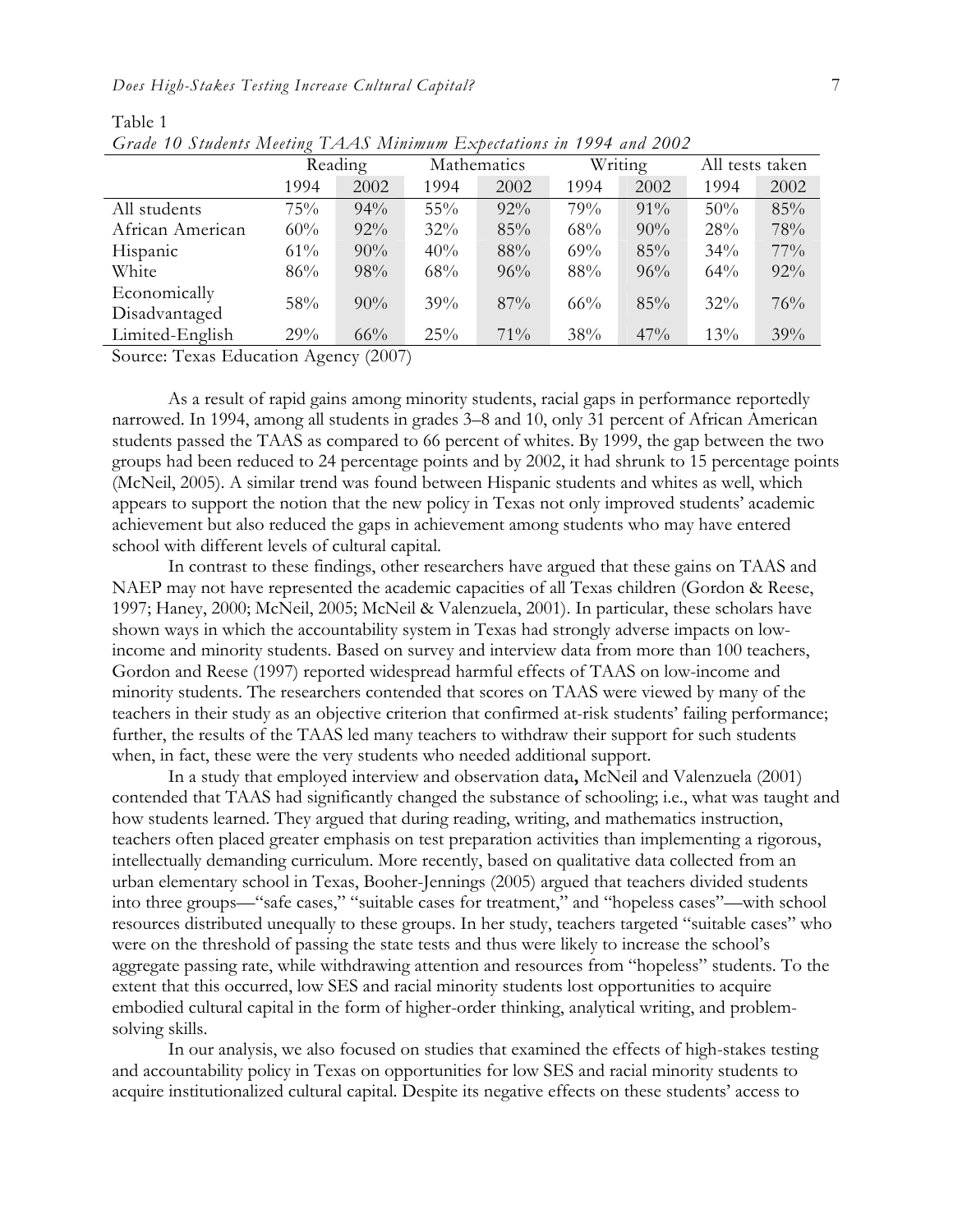$\overline{a}$ 

embodied cultural capital, the state's policy might still have had positive results if it led to improved test scores on the National Assessment of Educational Progress (NAEP) and lower dropout rates among these students. With regard to these two measures, the state's accountability policy seemed to have mixed results, including some negative consequences.

Grissmer and Flanagan (1998, 2001) provided data showing that, along with North Carolina, Texas made the largest gains on the NAEP between 1990 and 1997. Further, even though both African American and white elementary students' scores increased, it appeared that African American students made larger gains than white students in reading and mathematics. The authors insisted that this progress was not due to traditional explanations of improved student outcomes such as per-pupil spending, teacher/pupil ratios, and percentages of teachers with advanced degrees or more years of experience. This was because Texas and North Carolina ranked at or below the national averages on these measures during the years of the study. Instead, Grissmer and Flanagan argued that the key reform policies associated with the NAEP gains in these two states were statewide academic standards by grade, holding all students accountable to the same standards, state-wide assessments closely linked to standards, and accountability systems based on student test scores. In short, they insisted that the rapid academic growth among Texas and North Carolina students was due to tightened accountability systems.<sup>3</sup>

Other researchers have raised concerns regarding Texas' apparent improvements on NAEP in the 1990s. First, in pointing out that Grissmer and Flanagan used NAEP reading data only for the 1992 and 1994 administrations of the exam, Treisman and Fuller (2001) included data from NAEP in 1992, 1994, and 1998 and argued that the gains among African American and Hispanic students between 1994 and 1998 were less significant. They also argued that the academic gains among Texas students were not just a product of the heightened accountability system but also of wider efforts such as equalizing school funding that Grissmer and Flanagan underestimated. Second, McNeil and Valenzuela (2001) pointed out that "the attention has been more on the *rate* of improvement on NAEP rather than actual improvement" (p. 130). They argued that, even after the highly touted gains in mathematics and reading, the state's performance was still at or below average of national scores, registering lower than 21 of the 40 states participating in NAEP (McNeil & Valenzuela, 2001).

Further, Haney (2000) and McNeil (2005) argued that the state's NAEP gains seemed to be due to excluding students not expected to do well on the tests. In administering NAEP, school districts, schools and students were to be randomly sampled among participating states, but school personnel could remove students who they had classified as Limited English Proficient (LEP) or who had Individualized Education Plans (IEPs) as part of special education programs. McNeil (2005) argued that Texas had excluded higher percentages of students from taking the NAEP tests than most other states. From 1992 to 1996, exclusion rates in Texas increased from 8 percent to 11 percent at grade 4, and from 7 percent to 8 percent at grade 8. In contrast, the national exclusion rates decreased between 1992 and 1996 from 8 percent to 6 percent at grade 4 and from 7 percent to 5 percent at grade 8.<sup>4</sup> In sum, while Grissmer and Flanagan (1998, 2001) argued that high-stakes

<sup>&</sup>lt;sup>3</sup> The testing policies in these two states are known to feature higher stakes than those in other states in the U.S. According to Amrein and Berliner (2002), among ten indicators of high stakes such as ties with graduation, promotion, financial awards, staff replacement, or public reporting, these two states appear to each feature eight of the indicators, the highest number among 18 states that had adopted a state mandated test at the time of the study.

<sup>4</sup> Note that the time period reported on here for the exclusion rates largely overlapped with that in Grissmer and Flanagan (1998), which was based on data from 1992 to 1997.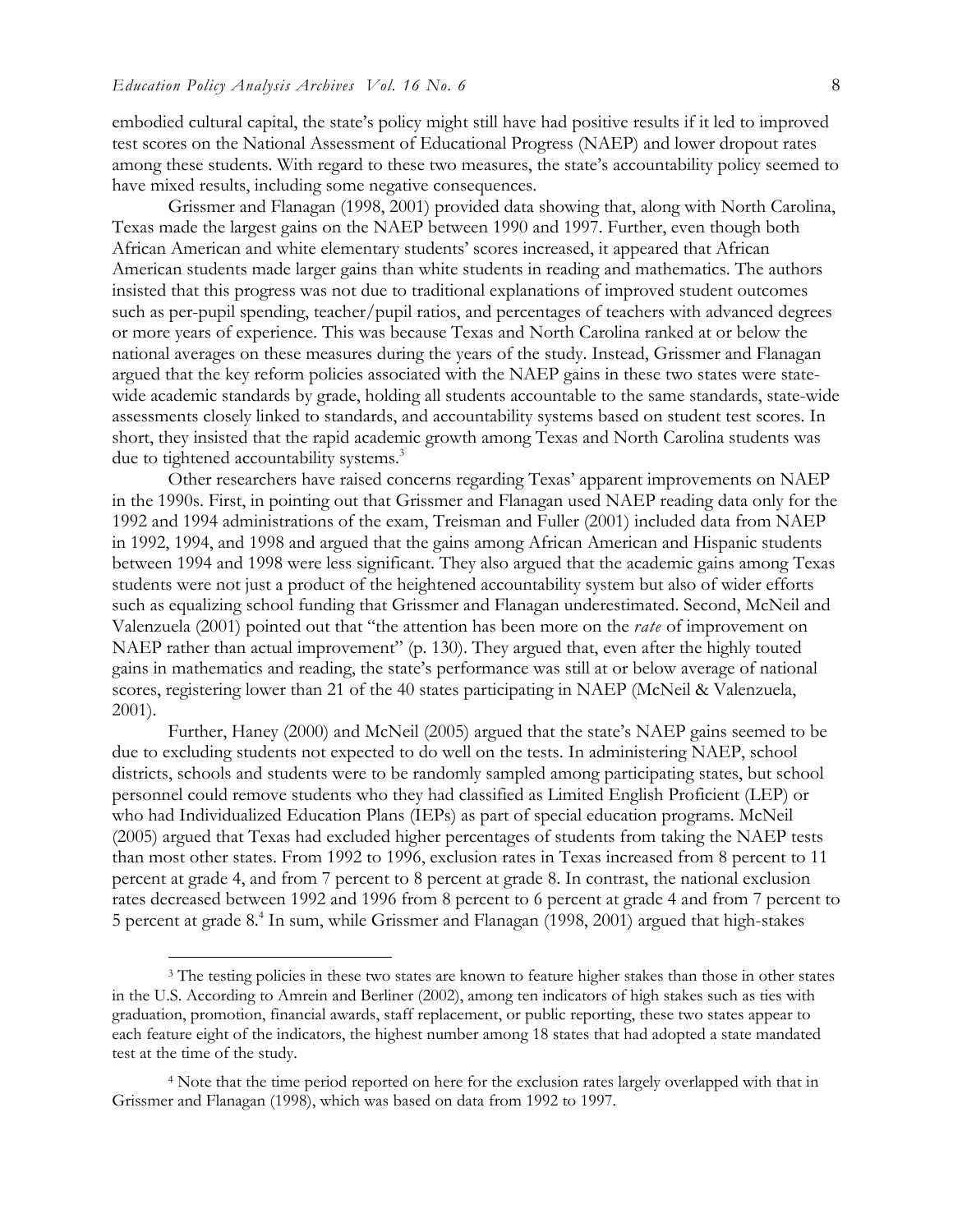testing led to Texas students' rapid gains on NAEP, it appears that the state's substantial exclusion of students may also have affected its performance on this national assessment.

In addition, we need to consider that the high school graduation rate in Texas is fairly low; in a 2001 report, it was 67 percent, ranked 40th in the nationwide order (Greene, 2002). Table 2 shows high school graduates in 2000–2001 as a percentage of average enrollments in grades seven to nine in the four largest school districts in Texas. The data in Table 2 indicates that roughly half of the students who were in 9th grade in 1997–98 in these four districts did not graduate from high schools in these districts in 2000–2001.

|                                    | Grade 7–9 Enrollment | $2000 - 01$ | Graduation |  |
|------------------------------------|----------------------|-------------|------------|--|
| Districts                          | 1997–98              | Graduates   | proportion |  |
| Austin Independent School District | 18,179               | 3,496       | 58%        |  |
| San Antonio ISD                    | 14,498               | 2,619       | 54%        |  |
| Houston ISD                        | 47,337               | 7,735       | 49%        |  |
| Dallas ISD                         | 36,777               | 5,837       | 48%        |  |
|                                    |                      |             |            |  |

*High School Graduation Rates in Major School Districts in Texas* 

Source: McNeil, 2005<sup>5</sup>

 $\overline{a}$ 

Table 2

The racial gap in high school graduation rates also increased after the implementation of TAAS. Between 1992 and 1998, the ratio of high school graduates to grade 9 students three years earlier had been at or below 0.50 for African American and Hispanic students, while it had been about 0.70 for white students (Clarke et. al., 2000). According to Haney (2000), from 1978 through 1989, the average gap between the ratio for white students and the ratio for African American and Hispanic students had been 0.146. However, the average gap between the ratio for whites and that for non-whites students grew to 0.215 after the TAAS exit test requirement was fully implemented in 1992–1993. This indicates that the TAAS exit test had caused a 50 percent increase in the gap between the ratio for white students and the ratio for non-white students. McNeil argued that the Texas accountability system itself "creat(ed) incentives for principals to 'lose' their low-performing students, more frequently their Latino, African American, LEP, and immigrant children, to make sure the *schools' scores* are high" (2005, p. 74). She also contended that a widespread waiver system in Texas schools was the primary cause of this large loss of students; to improve the performance of their schools on the 10th-grade exams (i.e., high school exit exams), many administrators, teachers, and counselors held African American and Hispanic students back in 9th grade (Haney, 2000; McNeil, 2005).

In sum, Texas' accountability system had mixed effects on opportunities for low SES and racial minority students to acquire cultural capital. While some researchers reported that students' scores on TAAS increased in the 1990s and racial gaps in achievement decreased, other studies raised concerns about the effects of high stakes testing on classroom instruction and high school graduation rates. In particular, the accountability system seemed to dramatically alter the substance of schooling and to lead many districts and schools to exclude students from taking the state tests. Further, the racial gap in high school graduation rates increased following the implementation of TAAS. As a result, while the state tests provided opportunities for some low-income and minority students to acquire cultural capital, they led many others to leave school without their diplomas—a key form of institutionalized cultural capital.

<sup>5</sup> The original table in McNeil (2005, pp. 78–82) shows data for 94 school districts in Texas.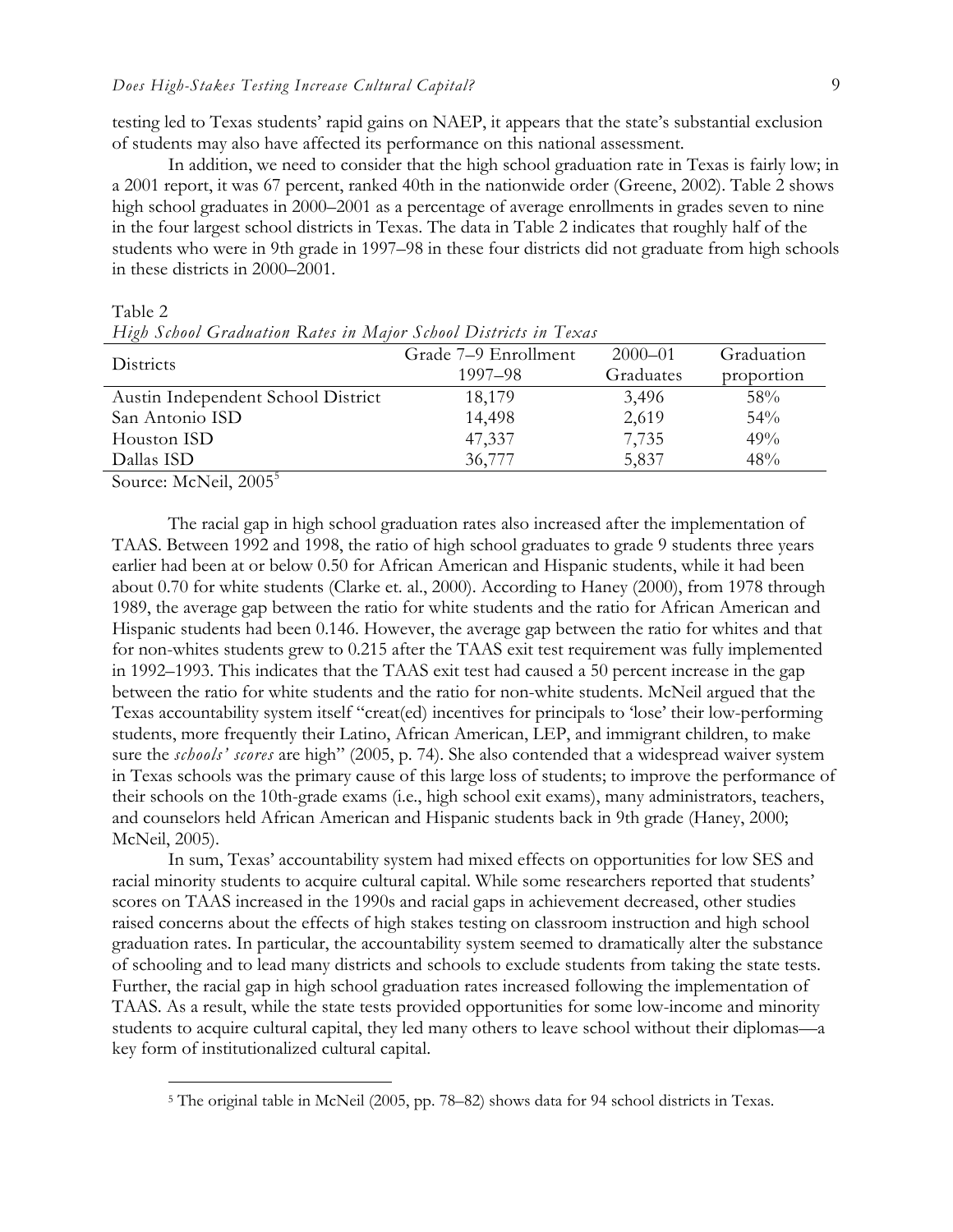#### **Apparent Effects of Chicago's Accountability System on Cultural Capital**

The Chicago Public Schools (CPS) is the nation's third largest school district and it predominantly serves low-income and racial minority students. In the spring of 1995, CPS declared an end to social promotion, meaning that every student had to meet requirements to advance to the next grade. In 1996, a new accountability program took effect based on students' test scores on high-stakes tests. Under this new program, 3rd, 6th, and 8th graders had to meet minimum testscore standards in reading and mathematics on the Iowa Test of Basic Skills (ITBS) to move to the next grade. The cut scores were set to correspond to scoring roughly at the 20th percentile on national norms (Roderick, Jacob & Bryk, 2002). Students who did not meet the cutoff standard at the end of the school year were required to participate in summer school programs and to retake the tests in August. Those who failed again at that time were to be retained in their grade.

In the case of grade 8, those who did not pass the second time either were retained or moved into a transition center. Transition centers were new schools designed for 8th graders who failed to meet the promotion requirement but were too old—more than 15 years old—to remain in elementary schools.<sup>6</sup> As a result of the new promotion policy, more than one third of grade 3, grade 6, and grade 8 students failed to meet the promotion cutoffs in the first two years (Roderick, et al., 1999). Roderick and Nagaoka (2005) reported that, among Chicago students in the gate grades (i.e., grades 3, 6, and 8), 7,000 to 10,000 students were retained each year between 1996 and the early– 2000s.

Proponents of retention policies argued that establishing cutoff standards, making clear that achievement matters, and imposing negative consequences would lead students to work harder and teachers to pay attention to the needs of the lower-performing students. They also contended that if students have not mastered basic skills, they would be better served by repeating the same grade and gaining those skills than by struggling with more advanced materials (Roderick & Nagaoka, 2005). In other words, it was expected that making clear what needs to be taught for the students to pass the promotion gate would help them acquire embodied cultural capital valued in schools and society. Indeed, after the inception of the new accountability program, Chicago students' test scores rose to some extent and the proportion of students in the gate grades with test scores below the minimum standard for promotion fell significantly. For example, in grade 6, the percentage of students who failed to meet the promotional cutoff fell from 37 percent in 1995, the year before the policy took effect, to 14 percent in 1999 (Roderick & Nagaoka, 2005). Further, using achievement data from 3rd-, 6th-, and 8th-graders between 1990 and 2000, Jacob (2002) found that students' scores on the ITBS reading and math tests consistently increased after the implementation of the new promotion policy.

As in Texas, though, the new retention policy in Chicago seemed to have a negative impact on opportunities for low SES and racial minority students to acquire embodied cultural capital. Through a further analysis of math scores, Jacob (2002) argued that the large ITBS gains were driven primarily by questions testing basic skills, such as computation and number concepts, which were easier to teach through the district's ITBS-specific curriculum. In contrast, students made very little improvement on questions requiring more complex skills such as estimation, data interpretation and problem solving. He also found that students' math achievement on the ITBS tests had little relationship with their performance on the state IGAP (Illinois Goals Assessment Program) tests, which placed more emphasis on critical thinking and problem-solving skills (Jacob, 2002).

-

<sup>6</sup> From 1997–98 to the early 2000s, 40 to 50 percent of failed 8th graders enrolled in transition centers each year (Allensworth, 2004).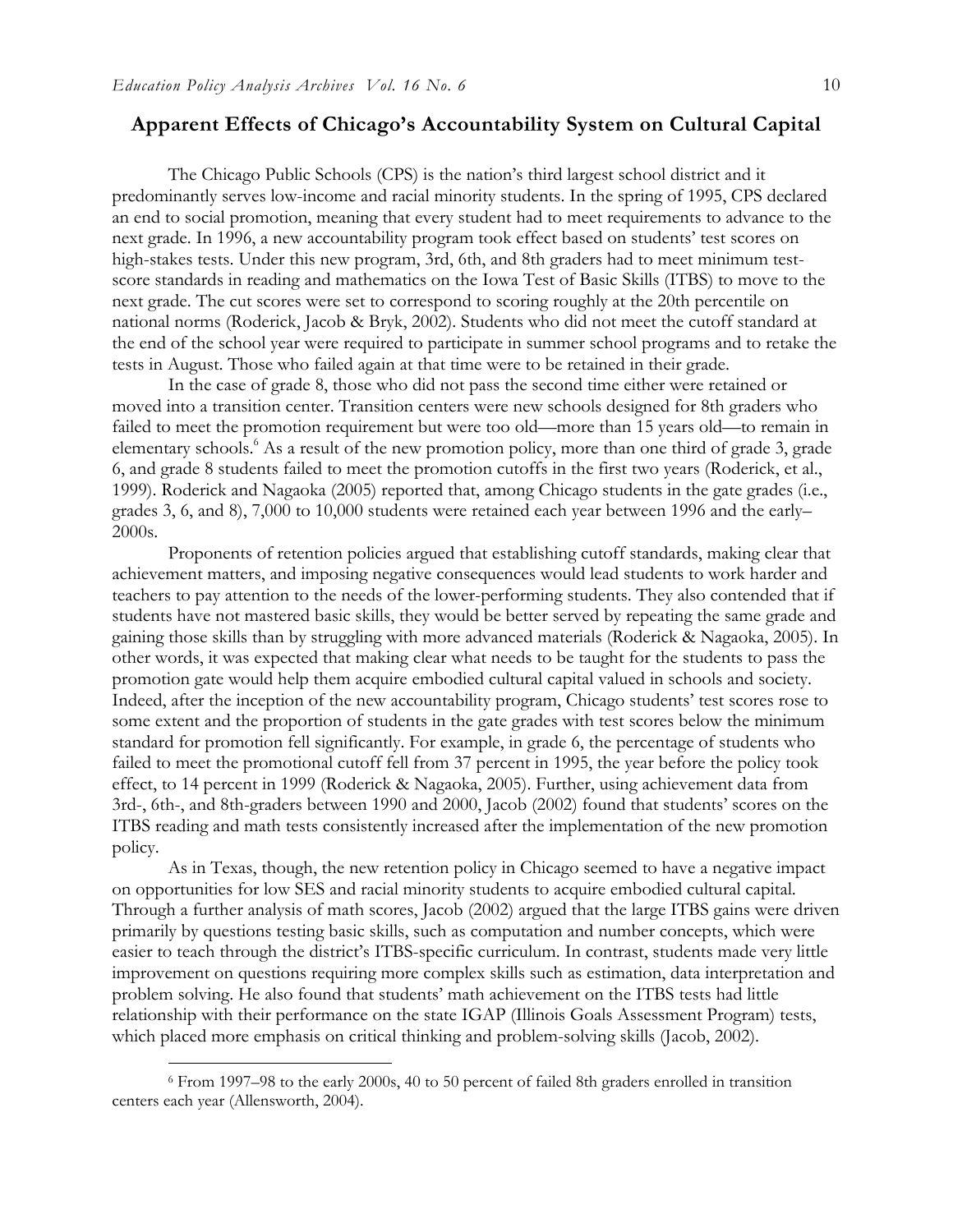#### *Does High-Stakes Testing Increase Cultural Capital?* 11

Other studies also corroborate the contention that improved test scores do not mean that students have learned higher-order thinking and academic skills. Based on qualitative data from four Chicago elementary schools and interviews with CPS district administrators, Lipman (2004) reported that test preparation for students had replaced potentially rich educational experiences in many urban schools. In her words, "students spend hours taking mock tests, practicing filling in bubbles in scantron sheets, developing familiarity with the layout of the tests and the kinds of questions that are asked, and learning 'tricks' for eliminating incorrect answers" (Lipman, 2004, p. 79). As in Texas schools, the focus on reading and mathematics testing had led schools to place less emphasis on social studies, science, and other subjects that were not tested in the accountability system. In one school, for example, Lipman (2004) observed that teachers stopped teaching social studies and concentrated on reading and mathematics instruction from January through May.

Lipman also contended that while more affluent students in Chicago were engaged in intellectually challenging curriculum, low-income and minority students had to memorize fragmented facts and information and master simple test-taking techniques. She argued that this differential access to high-quality curriculum had significant consequences for social inequalities in an information-based economy. That is, white students who already possessed embodied cultural capital valued by schools were more likely to advance to higher education and attain professional, managerial and technical jobs. On the other hand, low SES and minority students in urban schools were more likely to take low-level, low-skill, and low-paid jobs in Chicago's growing service economy. As a result, differentiated access to rigorous curriculum seemed to contribute to reproducing the asymmetrical social structure.

In another study, Anagnostopoulos (2006) observed demoted 9th graders' classrooms in two Chicago high schools,<sup>7</sup> providing evidence regarding the unequal distribution of opportunities to acquire embodied cultural capital. Rather than compelling teachers and students to remedy school failure academically, the CPS retention policy facilitated a type of moral boundary work that distinguished "deserving" students from those deemed "undeserving" (Anagnostopoulos, 2006). In particular, teachers and students did not regard test scores as an expression of academic abilities. Rather, they employed a moral judgment to draw a line between promoted and demoted students. That is, both teachers and students "described demoted students as 'lazy,' 'apathetic,' 'disruptive' and even 'criminal'" (Anagnostopoulos, 2006, p. 17). In other words, teachers and students did not think that demoted students had difficulties in learning and thus needed additional support. Instead, they believed that they did not work hard enough and thus did not deserve care and attention.

From the teachers' perspectives, the moral designation of demoted students justified placing them at the margins of the school's moral order and withdrawing instructional resources from them. For example, teachers spent a higher percentage of time on management in demoted classes than in promoted or mixed classes. On average, teachers in the demoted classes spent almost 20 percent of class time on management and discipline whereas they spent approximately 14 to 15 percent of allotted time on these activities in promoted and mixed classes (Anagnostopoulos, 2006). Further, students in demoted classes spent fully 25 percent of their time in class engaged in non-academic activities. Consequently, demoted students who had already been marginalized in school were further excluded from access to embodied cultural capital, which contradicted the promise made by advocates of high-stakes testing: that a challenging and rigorous curriculum would be provided to all students.

 $\overline{a}$ 

<sup>7</sup> In one school, 90 percent of students were from low-income families and 92 percent were from racial minority backgrounds**.** In the other school, 72 percent of students were from low-income families and 98 percent were racial minority.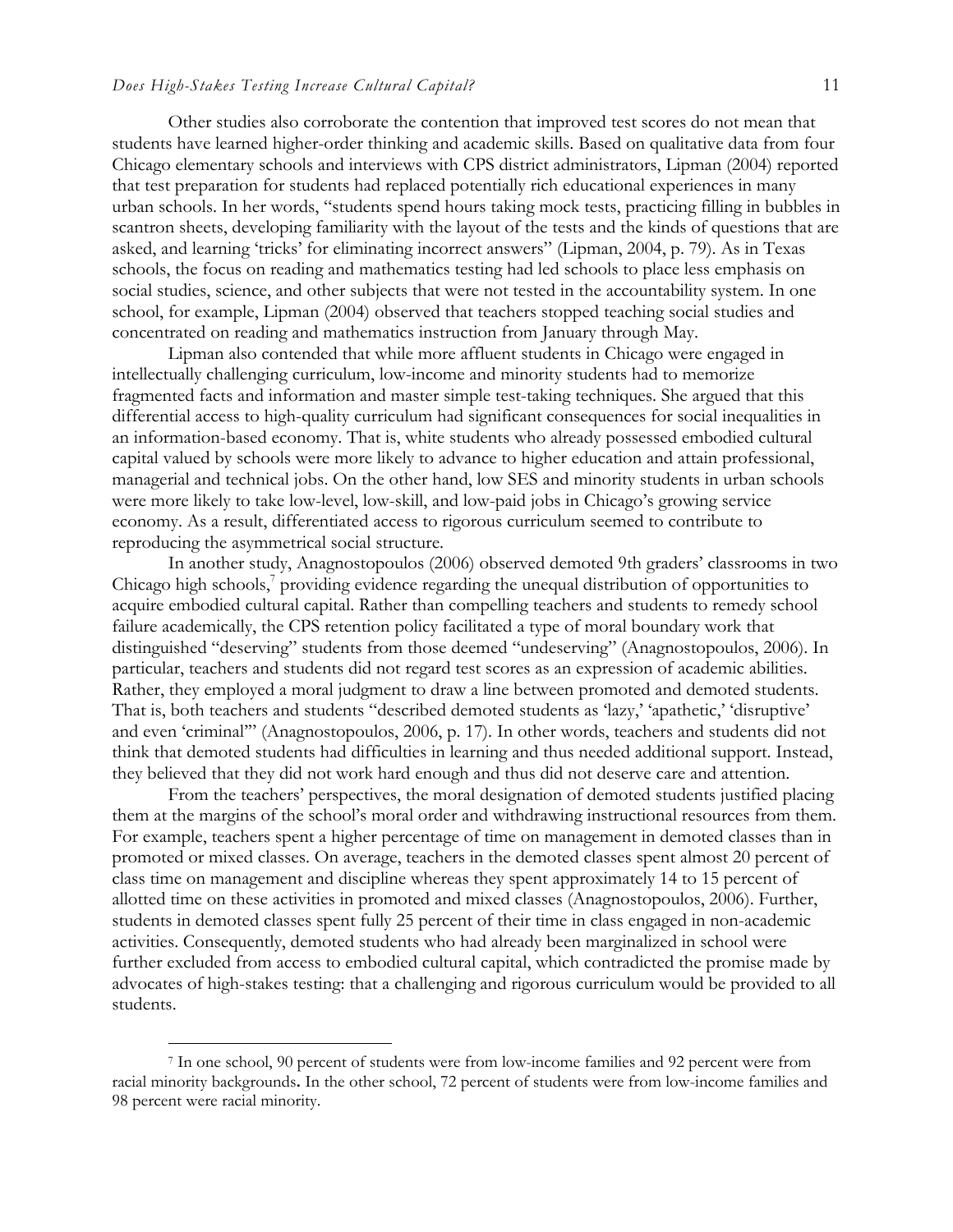With regard to institutionalized cultural capital, researchers have shown that the promotional policy in Chicago had disproportional effects on low-income and racial minority students. When CPS placed 109 schools on probation—71 elementary and 38 high schools—for their low passing rates in 1996, the average poverty level of the 71 elementary schools was about 94 percent, meaning that probation schools were overwhelmingly African American and Hispanic schools (Lipman, 2004). In 1998, among 8th graders enrolled in transition centers, 71 percent were African American students, 25 percent were Hispanic students, and 3 percent were white students (PURE, 1999).<sup>8</sup> This higher rate of grade retention among African American students seemed likely to eventually result in higher dropout rates. Based on data from 1992 to 1998, Allensworth (2004) estimated that retained students' likelihood of dropping out increased by 8 percent by age 17 and by 13 percent by age 19. As a result, she argued that, whereas white and Hispanic students' dropout rates had declined in those years, African American students' dropout rates did not show any significant changes.

Other research studies indicate that the CPS policy provided little advantage to retained students. For example, comparing the achievement growth of students whose test scores fell just above and just below the test-score cutoff,<sup>9</sup> Roderick and Nagaoka (2005) contend that retention did not provide significant academic benefits to 3rd graders who were retained and had more negative effects on 6th graders who were retained. In their study, 3rd graders in the retained below-cutoff group experienced a slight boost in performance in the post-gate year. This effect, however, was small and short-lived; within two years, the achievement growth of the below-cutoff group was not statistically different than that of the above-cutoff group. Further, according to the authors, within two years of the gate grade, the possibility for retained 3rd graders to be placed in special education was almost three times higher than that of other low-achieving students (Roderick & Nagaoka, 2005).

In the case of 6th graders, the authors found that retention was associated with more negative growth in achievement one year after the gate grade, with that effect remaining two years later. Retained 6th graders were placed in special education at more than six times the rates of other low-achieving students. Roderick and Nagaoka (2005) argue that these findings were consistent with other research findings that retention had more harmful effects on matured students who were more sensitive to their social reputation. These findings suggest that the CPS retention policy had different effects on two groups of students—one retained and the other promoted—who in fact had similar academic capacities. Roderick and Nagaoka (2005) presume that this was because most retained students were concentrated in low resource schools that could not afford to provide additional supports for them. They also point out that CPS provided little guidance to teachers in diagnosing retained students' learning difficulties, devising effective instructional strategies, or providing learning materials. Rather, the "basic theory of action was that a second dose of the same material would be enough" (Roderick & Nagaoka, 2005, p. 332).

In sum, despite some gains in students' academic achievement, the promotional policy in Chicago may not have helped low-income and minority students acquire necessary cultural capital; instead, it seemed to narrow the curriculum and make it harder for those students to acquire higherorder thinking, writing, and problem-solving skills. Further, researchers found that retained students were disproportionately low-income and minority and that these students experienced few academic

-

<sup>8</sup> Allensworth (2004) reported that 3,900 students were repeating or entering a transition center in 1998.

<sup>9</sup> Those students whose scores fell just above the cutoff were promoted whereas those whose scores fell below the cutoff were retained.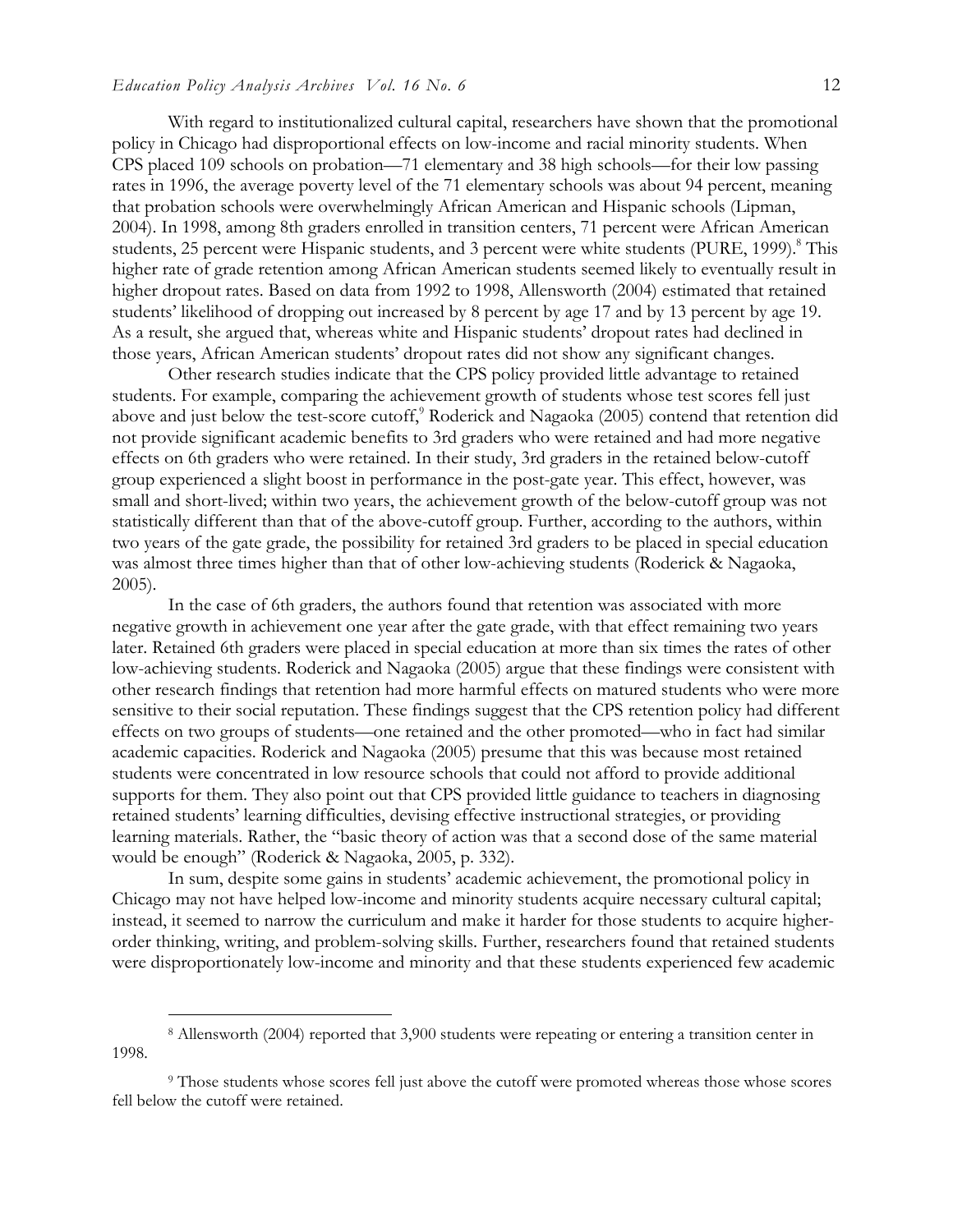benefits and many social challenges. As a result, it seemed unlikely that being retained enabled them to acquire embodied and institutionalized cultural capital.

#### **Conclusion**

In recent years, researchers in the U.S. have drawn on Bourdieu's notion of cultural capital (1973, 1986) to examine a number of educational issues. For example, Lareau has done pioneering work on how cultural capital influences home-school relations and parent-child interactions (Lareau, 2002; Lareau & Horvat, 1999) while Olneck (2000) has analyzed whether multicultural education curriculum and schooling practices are likely to redefine what constitutes cultural capital. This study contributes to this body of scholarship by considering the effects of high-stakes testing and accountability on minority and low-income students' access to cultural capital. In particular, we drew on research from Texas and Chicago to investigate the effects of such policies on students' opportunities to acquire embodied and institutionalized cultural capital.

In both contexts, there were indications that students' performance on state or district tests increased following the implementation of high-stakes testing and accountability policies. In Texas, the performance of all racial groups increased on both TAAS and NAEP during the 1990s. Similarly, the performance of students in the gate grades (i.e., grades 3, 6, and 8) improved after the enactment of the new accountability program in 1996. At the same time, research from Texas and Chicago revealed that these accountability policies seemed to have had deleterious effects on curriculum, instruction, the percentage of students excluded from the tests, and student dropout rates. These findings are consistent with the work of Shepard (2000), Darling-Hammond (2004a), and others who have written of the likely negative repercussions of high-stakes testing and accountability policies.

There are some limitations to our analysis and the studies included herein. First, most studies of the effects of accountability policies on curriculum and instruction included small samples of teachers and schools. In future studies on this topic, it would be advisable for researchers to include larger numbers of teachers and schools and to control for the possible effects of school and student characteristics. Second, these studies from Texas and Chicago focused on policies first implemented in the 1990s. It will be important for future research on high-stakes testing to consider the impact of NCLB itself in particular state and district contexts. Finally, data on dropout rates is often subject to multiple interpretations because of variability in the way such rates are measured and difficulty in obtaining reliable data. At the same time, to assess the effects of testing and accountability policies on institutionalized cultural capital, it will be necessary for researchers to have good data on high school completion rates and college attendance rates.

Despite these limitations, the research findings from Texas and Chicago seem to provide a number of guidelines as policy makers consider ways to revise NCLB as part of reauthorizing Title I in 2008 and 2009. First, there is a need to consider how high-stakes testing and accountability policies influence curriculum and instruction. In particular, research from Connecticut suggests that testing policies can be designed to promote cognitively advanced instruction while holding schools and districts accountable for performance (Darling-Hammond, 2004b; Youngs & Bell, 2007). Second, policy makers need to ensure that districts and schools do not respond to accountability policies by excluding students from taking tests. Finally, they need to continue exploring ways to make high school a meaningful, engaging, and cognitively demanding experience for all students (Sizer, 1984). While high-stakes tests provide important information about student performance, they will not, by themselves, lead to the types of reform at the high school level that would enable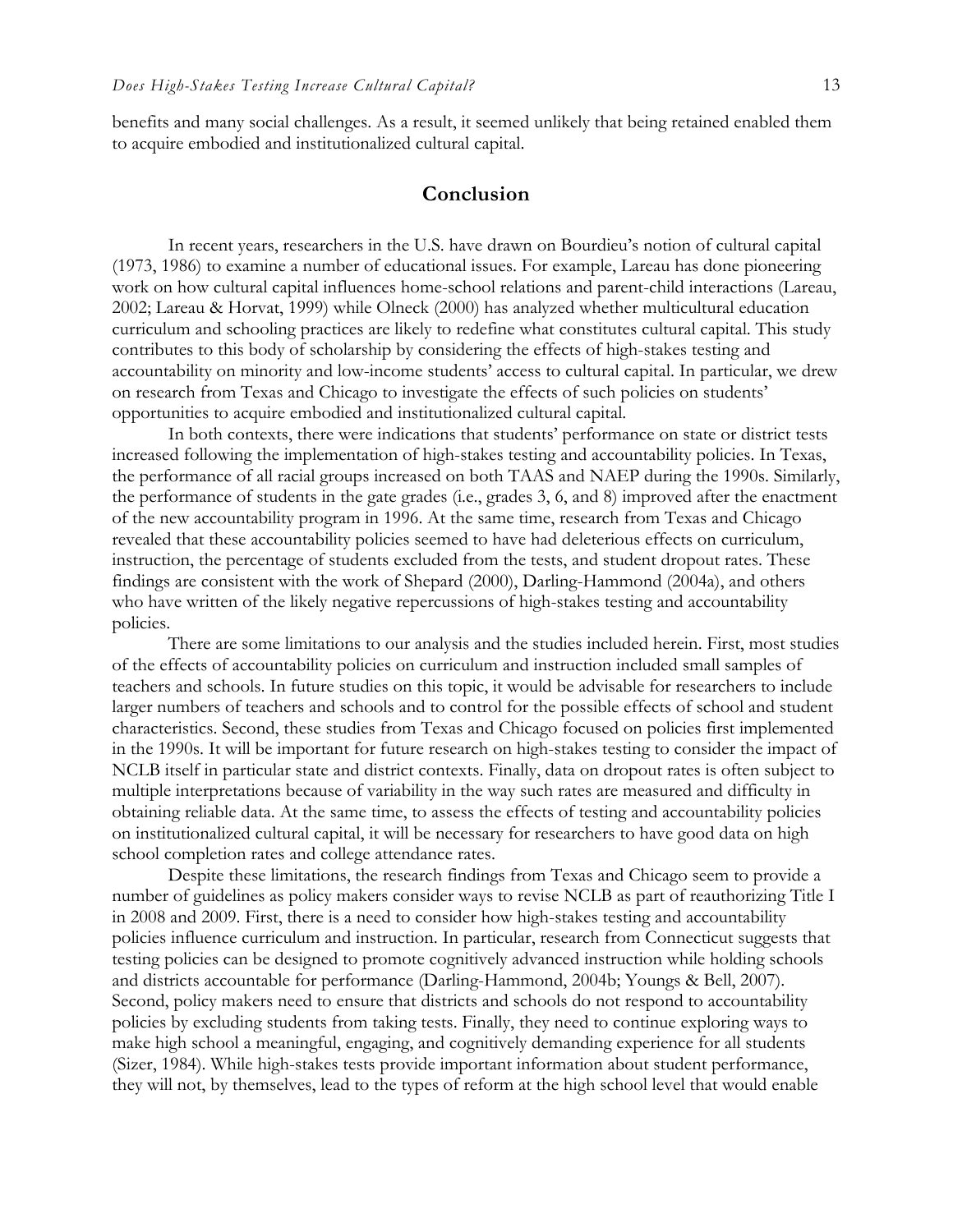greater numbers of low-income and racial minority students to acquire embodied or institutionalized cultural capital.

#### **References**

- Allensworth, E. (2004). *Ending social promotion: Dropout rates in Chicago after implementation of the eight-grade promotion gate*. Chicago, IL: Consortium on Chicago School Research.
- Amrein, A. L. & Berliner, D. C. (2002). High-stakes testing, uncertainty, and student learning *Education Policy Analysis Archives, 10*(18). Retrieved October 20, 2006, from http://epaa.asu.edu/epaa/v10n18/.
- Anagnostopoulos, D. (2006). "Real students" and "true demotes": Ending social promotion and the moral ordering of urban high school. *American Educational Research Journal, 43*(1), 5–42.
- Arsen, D., & Davis, T. (2006). Taj Mahals or decaying shacks: Patterns in local school capital stock and unmet capital need. *Peabody Journal of Education, 81*(4), 1–22.
- Booher-Jennings, J. (2005). Below the bubble: "Educational triage" and the Texas accountability system. *American Educational Research Journal*, 42(2), 231–268.
- Bourdieu, P. (1973). Cultural reproduction and social reproduction. In R. Brown (Ed.), *Knowledge, education and cultural change* (pp.71–112). London: Tavistock.
- Bourdieu, P. (1986). The forms of capital. In John Richardson (Ed.), *Handbook of theory and research for sociology of education* (pp. 241–258). New York: Greenwood Press.
- Catalyst Chicago. (n.d.). *Student racial/ethnic background* [online tables]. Chicago: Author. Retrieved March 8, 2008, from http://www.catalystchicago.org/stat/index.php?item=24&cat=0.
- Chicago Public Schools. (n.d.). *CPS at a Glance* [online tables]. Chicago: Author. Retrieved May 31, 2006, from http://www.cps.k12.il.us/AtAGlance.html.
- Clarke, M., Haney, W., & Madaus, G. (2000). High stakes testing and high school completion. *Statements, 1*(3). National Board in Education and Public Policy. Boston: Lynch School of Education, Boston College.
- Darling-Hammond, L. (2004a). From "separate but equal" to "No Child Left Behind": The collision of new standards and old inequalities. In D. Meier & G. Wood (Eds.), *Many children left behind: How the No Child Left Behind Act is damaging our children and our schools* (pp. 3–32). Boston: Beacon Press.
- Darling-Hammond, L. (2004b). Standards, accountability, and school reform. *Teachers College Record, 106*(6), 1047–1085.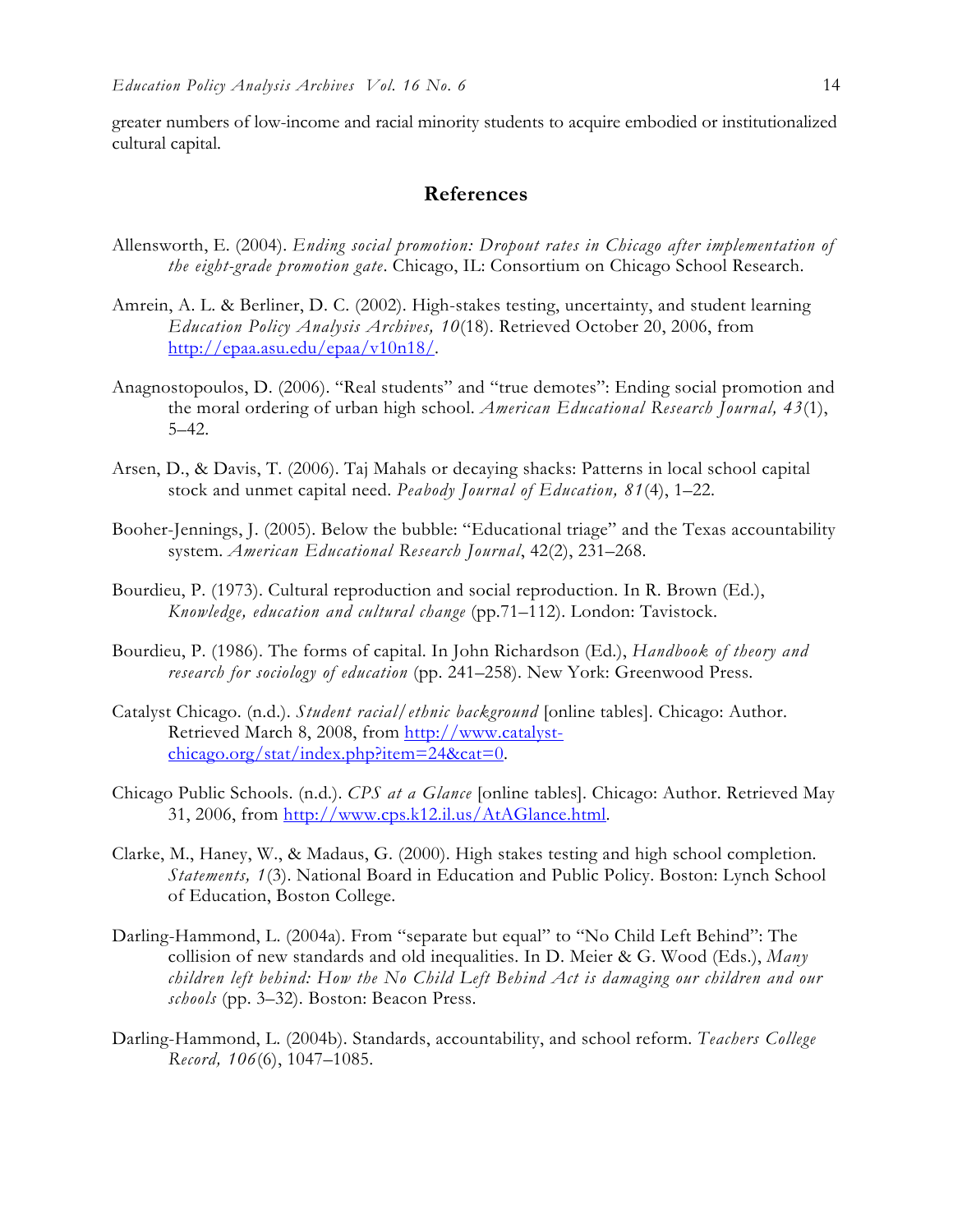- Darling-Hammond, L., & Youngs, P. (2002). Defining "highly qualified teachers:" What does "scientifically-based research" tell us? *Educational Researcher, 31*(9), 13–25.
- Delpit, L. (1995) *Other people's children*. New York: New Press.
- Gordon, S. P., & Reese, M. (1997). High stakes testing: Worth the price? *Journal of School Leadership, 7*, 345–368.
- Greene, J. P. (2002). *High school graduation rates in the United States*. New York: The Manhattan Institute.
- Grissmer, D., & Flanagan, A. (1998). *Exploring rapid achievement gains in North Carolina and Texas*. Washington, DC: National Education Goals Panel. (ERIC Document Reproduction No. 425204.)
- Grissmer, D., & Flanagan, A. (2001). Searching for indirect evidence for the effects of statewide reforms. In D. Ravitch (Ed.), *Brookings papers on education policy, 2001* (pp. 181–207). Washington, DC: The Brookings Institution.
- Grissmer, D.W., Flanagan, A., Kawata, J., & Williamson, S. (2000). *Improving student achievement: What state NAEP scores tell us*. Santa Monica, CA: The Rand Corporation.
- Haney, W. (2000). The myth of the Texas miracle in education, *Education Policy Analysis Archives, 8*(41). Retrieved May 31, 2006, from http://epaa.asu.edu/epaa/v8n41/.
- Hirsch, E. D. Jr. (1996). *The schools we need*. New York: Double Day.
- Jacob, B. A. (2002). *Accountability, incentives, and behavior: The impact of high-stakes testing in the Chicago Public Schools*. National Bureau of Economic Research Working Paper 8968. Retrieved July 31, 2007, from http://www.nber.org/papers/w8968.
- Labaree, D. F. (1997). Public goods, private goods: The American struggle over educational goals. *American Educational Research Journal, 34*(1), 39–81.
- Lankford, H., Loeb, S., & Wyckoff, J. (2002). Teacher sorting and the plight of urban schools: A descriptive analysis. *Educational Evaluation and Policy Analysis, 24*(1), 37–62.
- Lareau, A. (2002). Invisible inequality: Social class and childrearing in black families and white families, *American Sociological Review, 67*, 747–776.
- Lareau, A., & Horvat, E. M. (1999). Moments of social inclusion and exclusion: Race, class, gender, and cultural capital in family-school relationships, *Sociology of Education*, 67 (January), 37–53.
- Lee, J. S., & Bowen, N. K. (2006). Parent involvement, cultural capital, and the achievement gap among elementary school children. *American Educational Research Journal, 43*(2), 193– 218.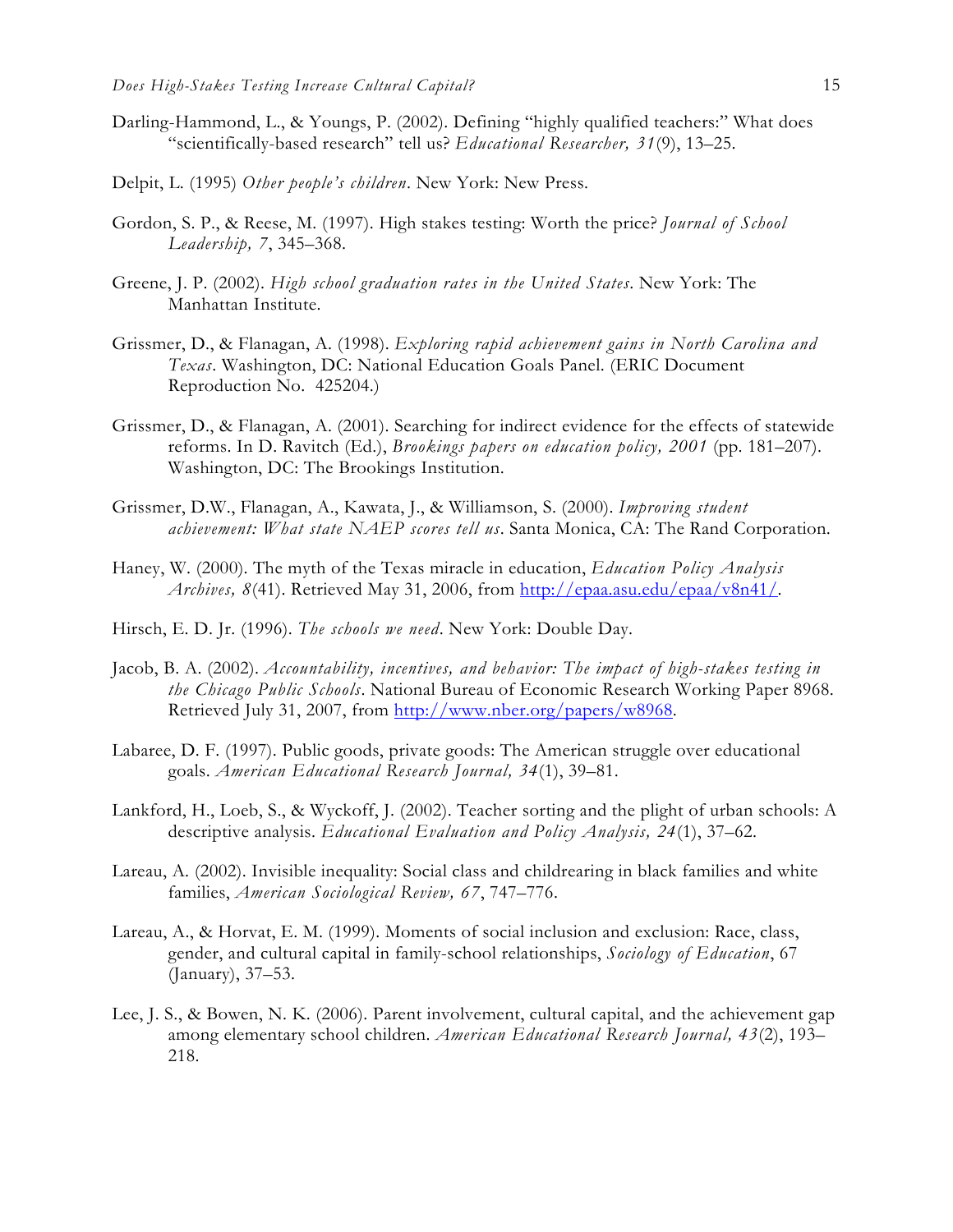- Lipman, P. (2004). *High stakes education: Inequality, globalization, and urban school reform*. New York: Routledge Palmer.
- Loeb, S., Darling-Hammond, L., & Luczak, J. (2004). How teaching conditions predict teacher turnover in California schools. *Peabody Journal of Education, 80*(3), 44–70.
- McNeil, L. M. (2005). Faking equity: High-stakes testing and the education of Latino youth. In A. Valenzuela (Ed.), *Leaving children behind: How "Texas-style" accountability fails Latino youth* (pp.57–111). Albany, NY: State University of New York Press.
- McNeil, L. M., & Valenzuela, A. (2001). The harmful impact of the TAAS system of testing in Texas: Beneath the accountability rhetoric. In M. Kornhaber & G. Orfield (Eds.), *Raising standards or raising barriers? Inequality and high stakes testing in public education* (pp. 127–150). New York: Century Foundation.
- Mishel, L., & Roy, J. (2006). *Rethinking high school graduation rates and trends*. Washington, DC: Economic Policy Institute.
- O'Day, J. A., & Smith, S. M. (1993). Systematic reform and educational opportunity. In Susan Fuhrman (Ed.), *Designing coherent educational policy* (pp. 250–311). CA: Jossey-Bass.
- Olneck, M. (2000). Can multicultural education change what counts as cultural capital? *American Educational Research Journal, 37*(2), 317–348.
- Paige, R. (2001). The back page: No Child Left Behind. *Carnegie Reporter, 1*(2). New York: Carnegie Corporation of New York. Retrieved July 31, 2007, from http://www.carnegie.org/reporter/02/backpage/index.html.
- Parents United for Responsible Education (1999). *Discrimination complaints under title VI of the Civil Rights Act of 1965*. Chicago, IL: Parents United for Responsible Education.
- Ravitch, D. (1995). *National standards in American education: A citizen's guide*. Washington, DC: The Brookings Institution.
- Roderick, M., Bryk, A., Jacob, B. A., Easton, J. Q., & Allensworth, E. (1999). *Ending social promotion: Results from the first two years*. Chicago: Consortium on Chicago School Research.
- Roderick, M., Jacob, B. A., & Bryk, A. S. (2002). The impact of high stakes-testing in Chicago on student achievement in promotional gate grades. *Educational Evaluation and Policy Analysis, 24*(4), 333–357.
- Roderick, M., & Nagaoka, J. (2005). Retention under Chicago's high-stakes testing program: Helpful, harmful, or harmless? *Educational Evaluation and Policy Analysis, 27*(4), 309– 340.
- Selwyn, D. (2007). Highly quantified teachers: NCLB and teacher education. *Journal of Teacher Education, 58*(2), 124–137.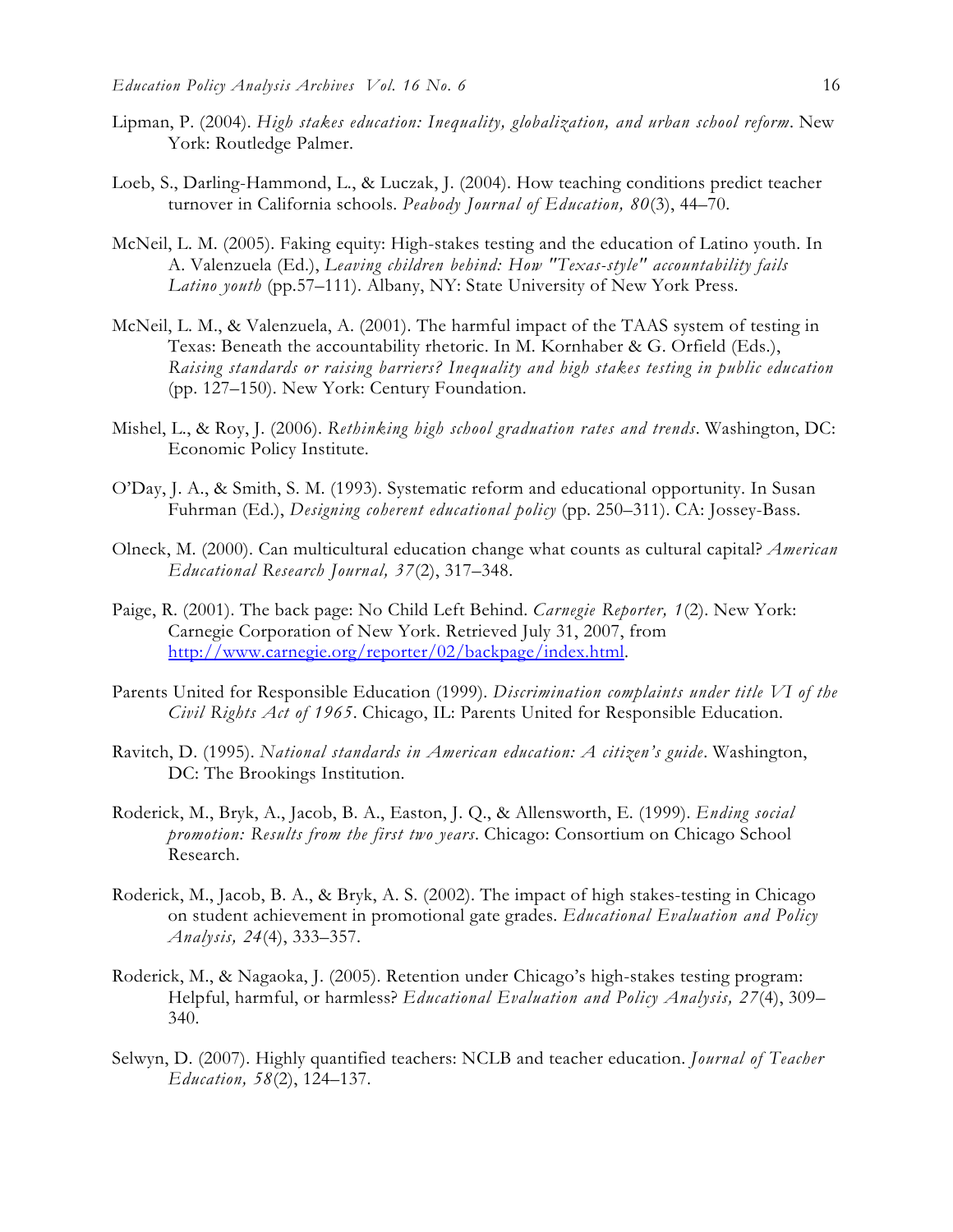- Shepard, L. A. (2000). The role of assessment in a learning culture, *Educational Researcher, 29*(7), 1–12.
- Sizer, T. (1984). *Horace's compromise: The dilemma of the American high school*. Boston, MA: Houghton-Mifflin Co.
- Smith, T. M., Desimone, L. M., & Ueno, K. (2005). "Highly Qualified" to do what? The relationship between NCLB teacher quality mandates and the use of reform-oriented instruction in middle school mathematics. *Educational Evaluation and Policy Analysis, 27*(1), 75–109.
- Swanson, C. B. (2004). *Who graduates? Who doesn't? A statistical portrait of public high school graduation, Class of 2001*. Washington, DC: The Urban Institute.
- Texas Education Agency. (1998). *Policy research: Enrollment trends in Texas public schools*. Austin, TX: Author.
- Texas Education Agency. (2006). *2005–2006 Student enrollment* [online table]. Austin: Author. Retrieved May 31, 2006, from http://www.tea.state.tx.us/cgi/sas/broker? service=marykay&\_program=adhoc.addispa tch.sas&major=st&minor=e&endyear=06&format=W&linespg=60&charsln=120&selsu mm=ss&key=TYPE+HERE&grouping=e.
- Texas Education Agency. (2007). *Statewide TAAS results: Percent passing tables*. Retrieved July 31, 2007, from http://www.tea.state.tx.us/student.assessment/reporting/results/swresults/.
- Thompson, S. (2001). The authentic standards movement and its evil twin. *Phi Delta Kappan, 82*(5), 358–362.
- Treisman, P. U., & Fuller, E. J. (2001). Comment by Philip Uri Treisman and Edward J. Fuller. In D. Ravitch (Ed.), *Brookings papers on education policy, 2001* (pp. 208–218). Washington DC: The Brookings Institution.
- Youngs, P., & Bell. C. (2007). *When policy instruments promote reform-oriented practice: An analysis of Connecticut's policies related to teaching and learning*. Paper presented at the annual meeting of the American Educational Research Association.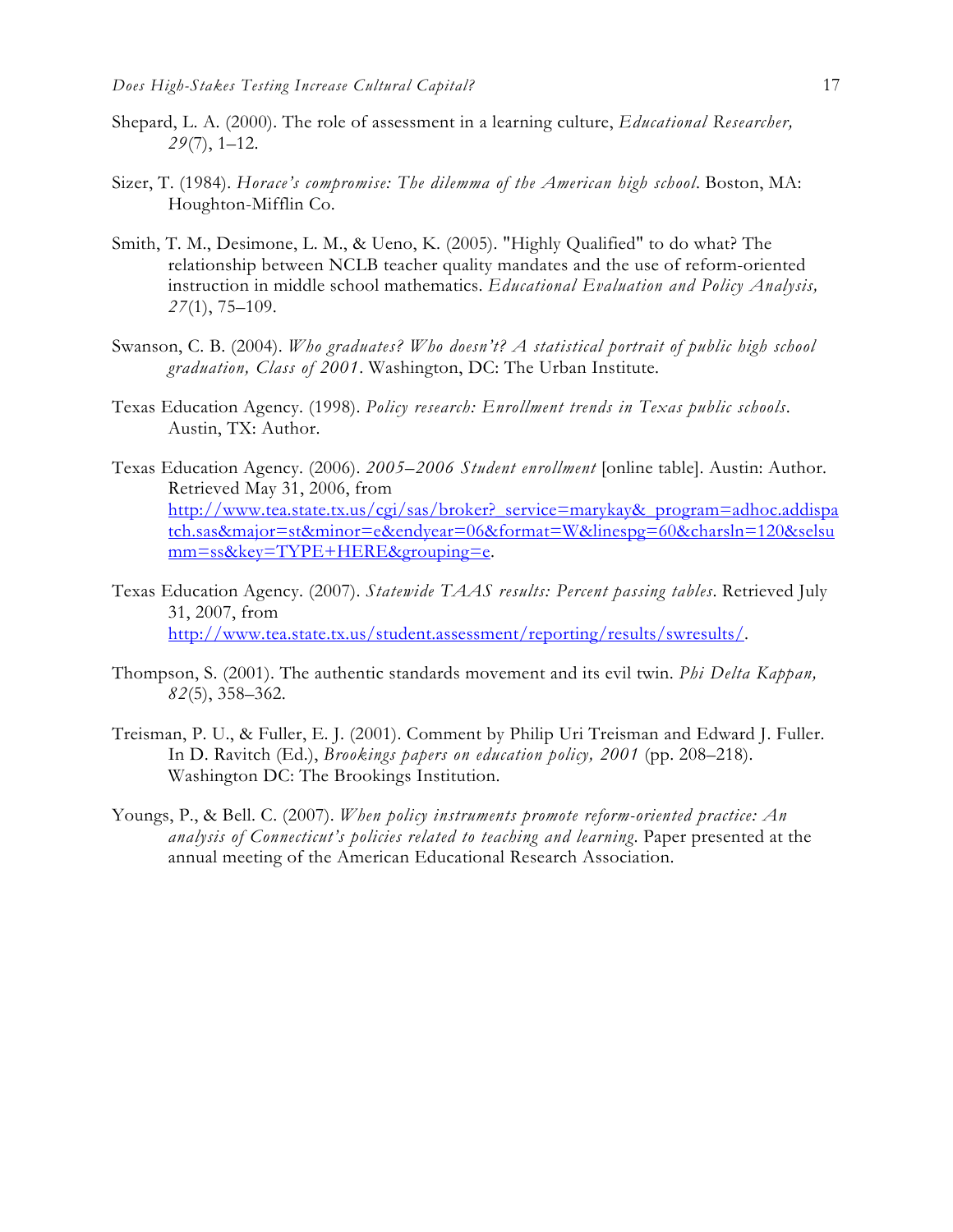#### **About the Authors**

**Won-Pyo Hong**  Michigan State University

**Peter Youngs**  Michigan State University

#### **Email**: hongwon1@msu.edu

**Won-Pyo Hong** is a doctoral candidate in the Department of Teacher Education, Michigan State University. His research interests center on how curriculum policy, accountability systems and standards-based reform have differential impacts on students from diverse socioeconomic and cultural backgrounds.

**Peter Youngs** is an assistant professor in the Department of Teacher Education at Michigan State University. His research interests focus on policy and practice in the areas of teacher education, induction, and professional development. Recent publications have appeared in *Teachers College Record, Educational Administration Quarterly,* and *Studying Teacher Education: The Report of the AERA Panel on Research and Teacher Education.*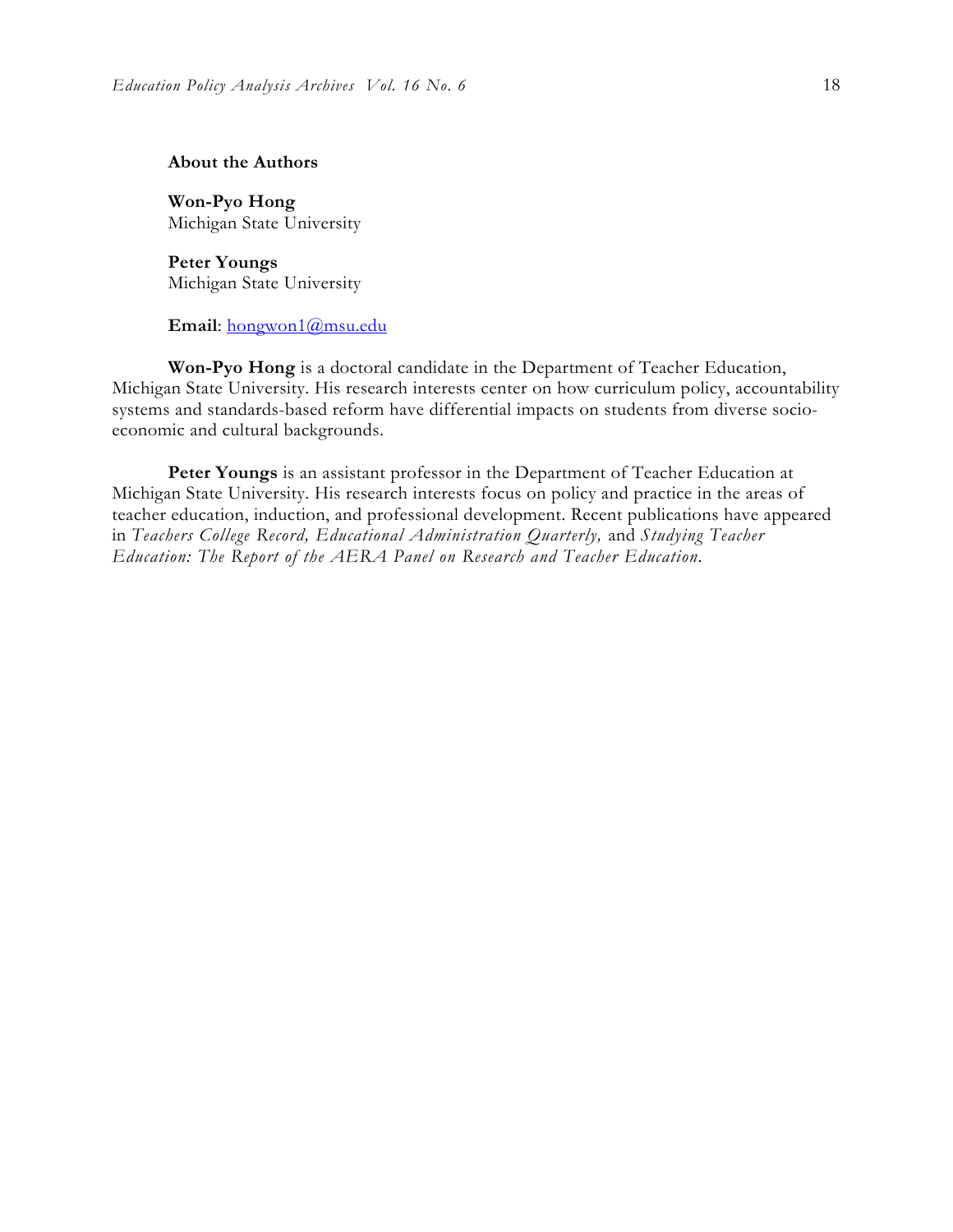### **EDUCATION POLICY ANALYSIS ARCHIVES http://epaa.asu.edu**

#### **Editor: Sherman Dorn, University of South Florida**

Production Assistant: Chris Murrell, Arizona State University

General questions about appropriateness of topics or particular articles may be addressed to the Editor, Sherman Dorn, epaa-editor@shermandorn.com.

# **Noga Admon Jessica Allen Cheryl Aman Michael W. Apple David C. Berliner Damian Betebenner Robert Bickel Robert Bifulco**  Anne Black **Henry Braun Nick Burbules Marisa Cannata Casey Cobb Arnold Danzig Linda Darling-Hammond Chad d'Entremont John Diamond Amy Garrett Dikkers Tara Donohue Gunapala Edirisooriya Camille Farrington Gustavo Fischman Chris Frey Richard Garlikov Misty Ginicola Gene V Glass Harvey Goldstein Jake Gross Hee Kyung Hong Aimee Howley Craig B. Howley William Hunter Jaekyung Lee Benjamin Levin Jennifer Lloyd Sarah Lubienski Les McLean Roslyn Arlin Mickelson Heinrich Mintrop Shereeza Mohammed Michele Moses Sharon L. Nichols Sean Reardon A.G. Rud Ben Superfine Cally Waite John Weathers Kevin Welner Ed Wiley Terrence G. Wiley Kyo Yamashiro Stuart Yeh**

#### **Editorial Board**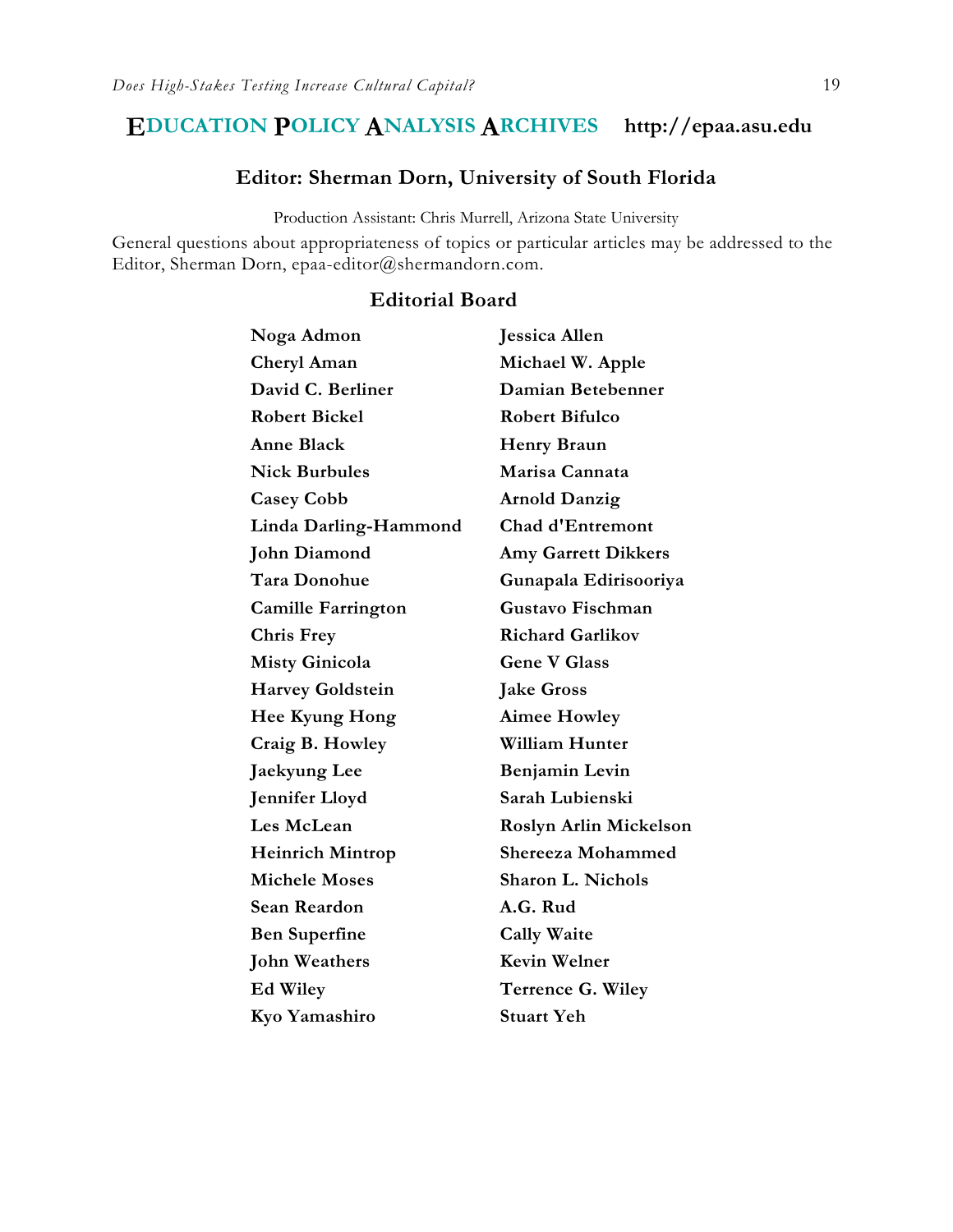# **EDUCATION POLICY ANALYSIS ARCHIVES http://epaa.asu.edu**

**New Scholar Board English Language Articles 2007–2009** 

**Jenny DeMonte Craig Esposito Timothy Ford Samara Foster Melissa L. Freeman Kimberly Howard Nils Kauffman Felicia Sanders Kenzo Sung Tina Trujillo Larisa Warhol** 

**Wendy Chi Corinna Crane**